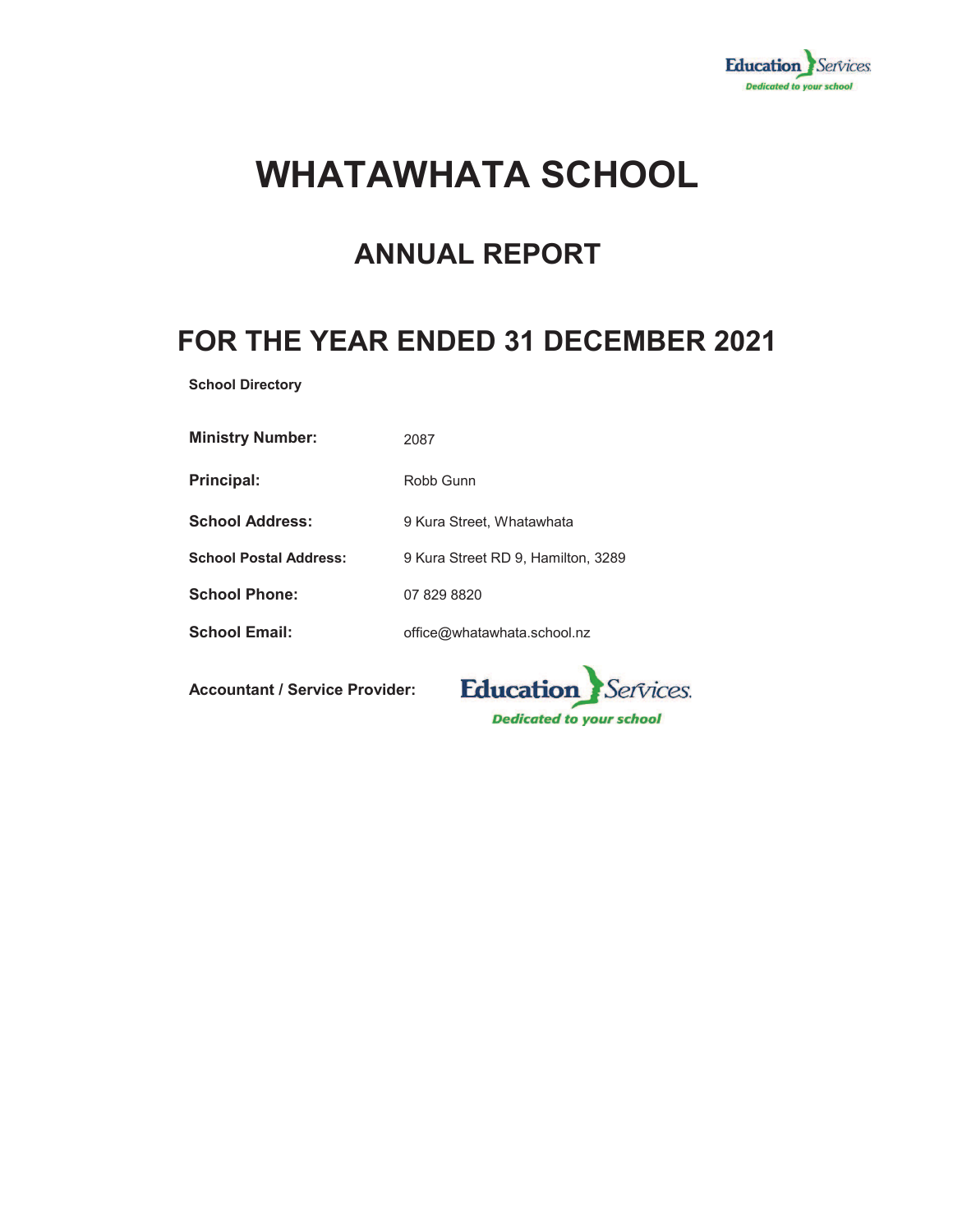

# **WHATAWHATA SCHOOL**

Annual Report - For the year ended 31 December 2021

### **Index**

#### **Page Statement**

### **Financial Statements**

- 1 Statement of Responsibility
- 2 Statement of Comprehensive Revenue and Expense
- 3 Statement of Changes in Net Assets/Equity
- 4 Statement of Financial Position
- 5 Statement of Cash Flows
- 6 18 Notes to the Financial Statements

### **Other Information**

Members of the Board

Kiwisport

Analysis of Variance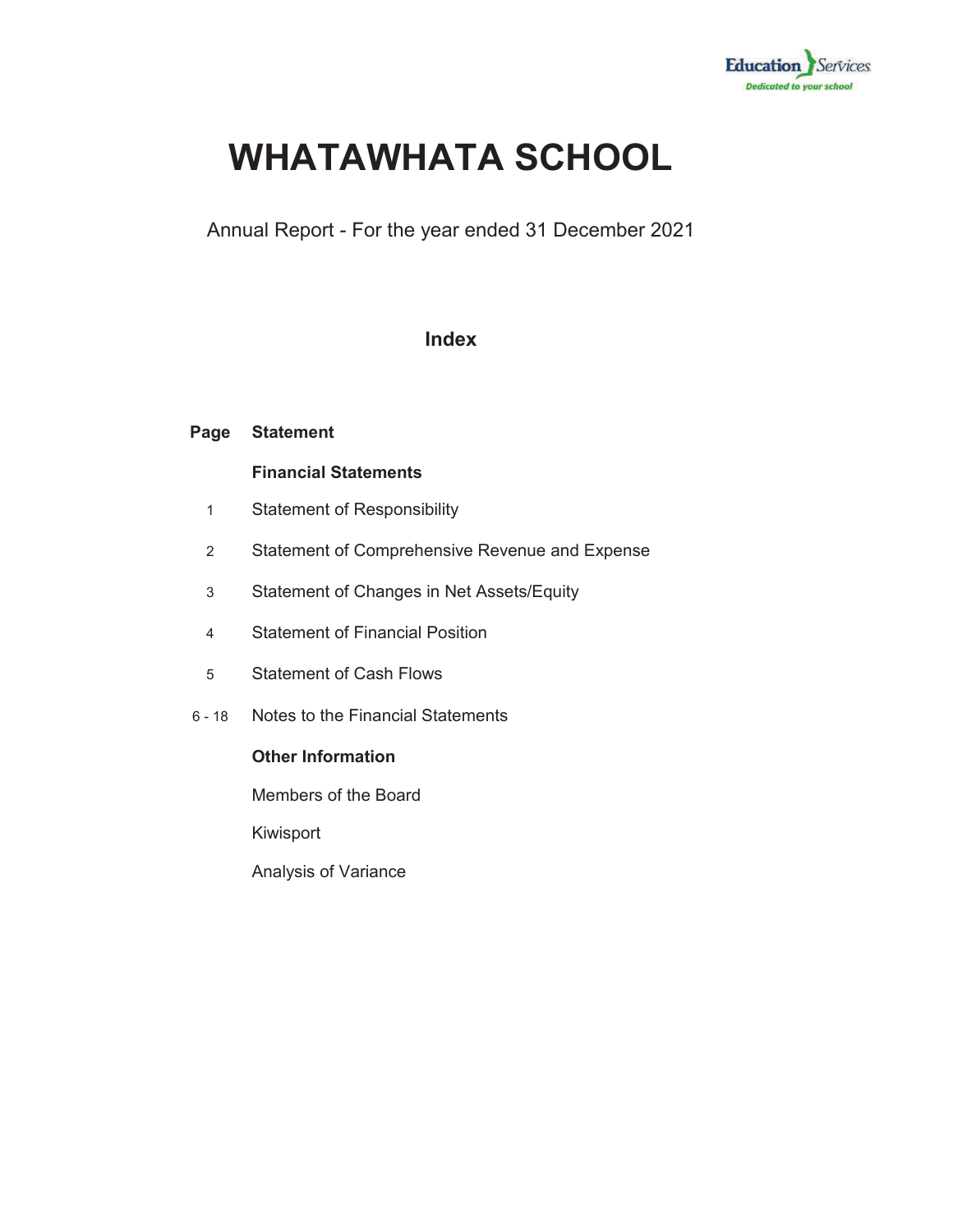

## **Whatawhata School**

# **Statement of Responsibility**

For the year ended 31 December 2021

The Board accepts responsibility for the preparation of the annual financial statements and the judgements used in these financial statements.

The management (including the principal and others as directed by the Board) accepts responsibility for establishing and maintaining a system of internal controls designed to provide reasonable assurance as to the integrity and reliability of the school's financial reporting.

It is the opinion of the Board and management that the annual financial statements for the financial year ended 31 December 2021 fairly reflects the financial position and operations of the school.

The School's 2021 financial statements are authorised for issue by the Board.

Full Name of Presiding Member **Full Name of Principal** Amy McLean

Rob Gunn

Signature of Presiding Member Signature of Principal

Amy McLean

Date: **Date:** Date: **Date: Date: Date: Date: Date: Date: Date: Date: Date: Date: Date: Date: Date: Date: Date: Date: Date: Date: Date: Date: Date: Date: Date: Date: Date: D** Tuesday 31 May 2022

Tuesday 31 May, 2022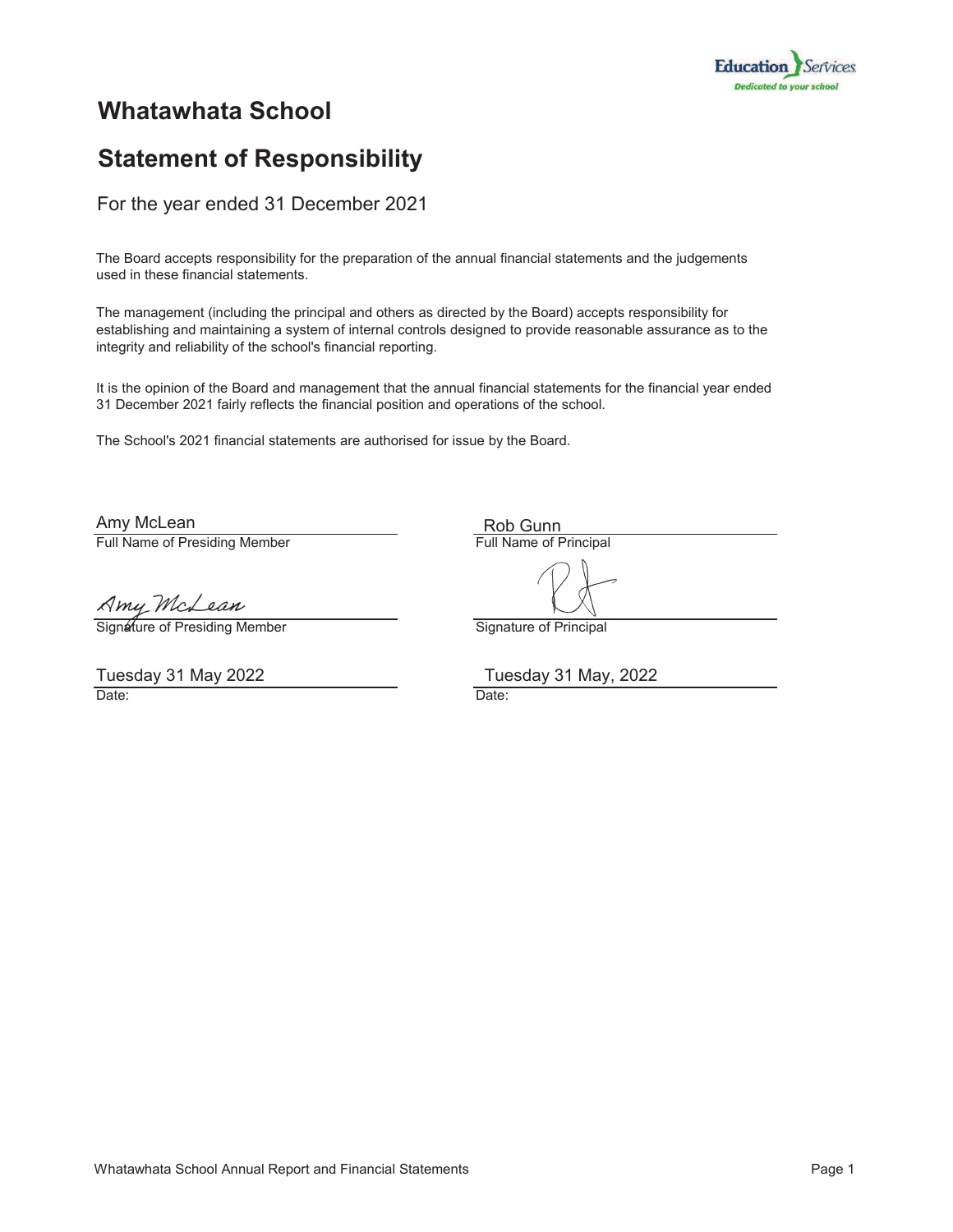### **Whatawhata School Statement of Comprehensive Revenue and Expense**

For the year ended 31 December 2021

|                                                      |                         | 2021                | 2021<br><b>Budget</b> | 2020         |
|------------------------------------------------------|-------------------------|---------------------|-----------------------|--------------|
|                                                      | <b>Notes</b>            | <b>Actual</b><br>\$ | (Unaudited)<br>S      | Actual<br>\$ |
| <b>Revenue</b>                                       |                         |                     |                       |              |
| <b>Government Grants</b>                             | $\overline{\mathbf{c}}$ | 2,230,333           | 2,140,161             | 2,249,219    |
| <b>Locally Raised Funds</b>                          | $\overline{3}$          | 153,681             | 133,760               | 179,350      |
| Interest Income                                      |                         | 121                 | 150                   | 206          |
|                                                      |                         | 2,384,135           | 2,274,071             | 2,428,775    |
| <b>Expenses</b>                                      |                         |                     |                       |              |
| <b>Locally Raised Funds</b>                          | 3                       | 112,097             | 99,800                | 142,169      |
| Learning Resources                                   | 4                       | 1,407,180           | 1,483,219             | 1,615,973    |
| Administration                                       | 5                       | 128,395             | 136,843               | 201,419      |
| Finance                                              |                         | 617                 | 617                   | 1,188        |
| Property                                             | 6                       | 554,340             | 490,685               | 478,096      |
| Depreciation                                         | 10                      | 58,068              | 60,000                | 60,115       |
| Loss on Disposal of Property, Plant and Equipment    |                         | 2,124               |                       |              |
|                                                      |                         | 2,262,821           | 2,271,164             | 2,498,960    |
| Net Surplus / (Deficit) for the year                 |                         | 121,314             | 2,907                 | (70, 185)    |
| Other Comprehensive Revenue and Expense              |                         |                     |                       |              |
| Total Comprehensive Revenue and Expense for the Year |                         | 121,314             | 2,907                 | (70, 185)    |

The above Statement of Comprehensive Revenue and Expense should be read in conjunction with the accompanying notes which form part of these financial statements.

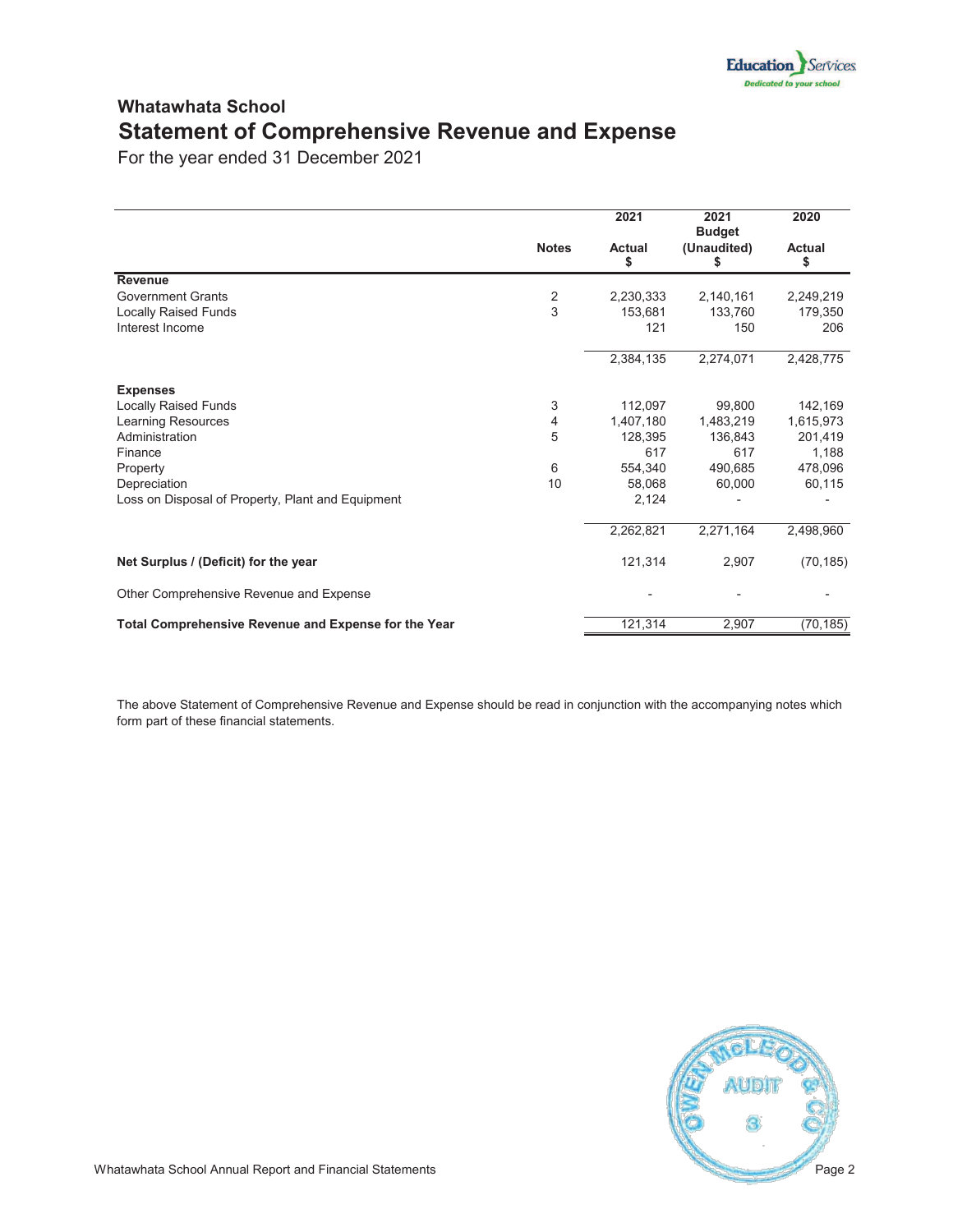### **Whatawhata School Statement of Changes in Net Assets/Equity**

For the year ended 31 December 2021

|                                                                                                      |              | 2021         | 2021<br><b>Budget</b> | 2020                |
|------------------------------------------------------------------------------------------------------|--------------|--------------|-----------------------|---------------------|
|                                                                                                      | <b>Notes</b> | Actual<br>\$ | (Unaudited)           | <b>Actual</b><br>\$ |
| <b>Equity at 1 January</b>                                                                           |              | 269,420      | 299,112               | 293,859             |
| Total comprehensive revenue and expense for the year                                                 |              | 121,314      | 2,907                 | (70, 185)           |
| Capital Contributions from the Ministry of Education<br>Contribution - Furniture and Equipment Grant |              | 19,674       |                       | 45,746              |
| <b>Equity at 31 December</b>                                                                         |              | 410,408      | 302,019               | 269,420             |
|                                                                                                      |              |              |                       |                     |
| <b>Retained Earnings</b>                                                                             |              | 410,408      | 302,019               | 269,420             |
| <b>Equity at 31 December</b>                                                                         |              | 410,408      | 302,019               | 269,420             |

The above Statement of Changes in Net Assets/Equity should be read in conjunction with the accompanying notes which form part of these financial statements.

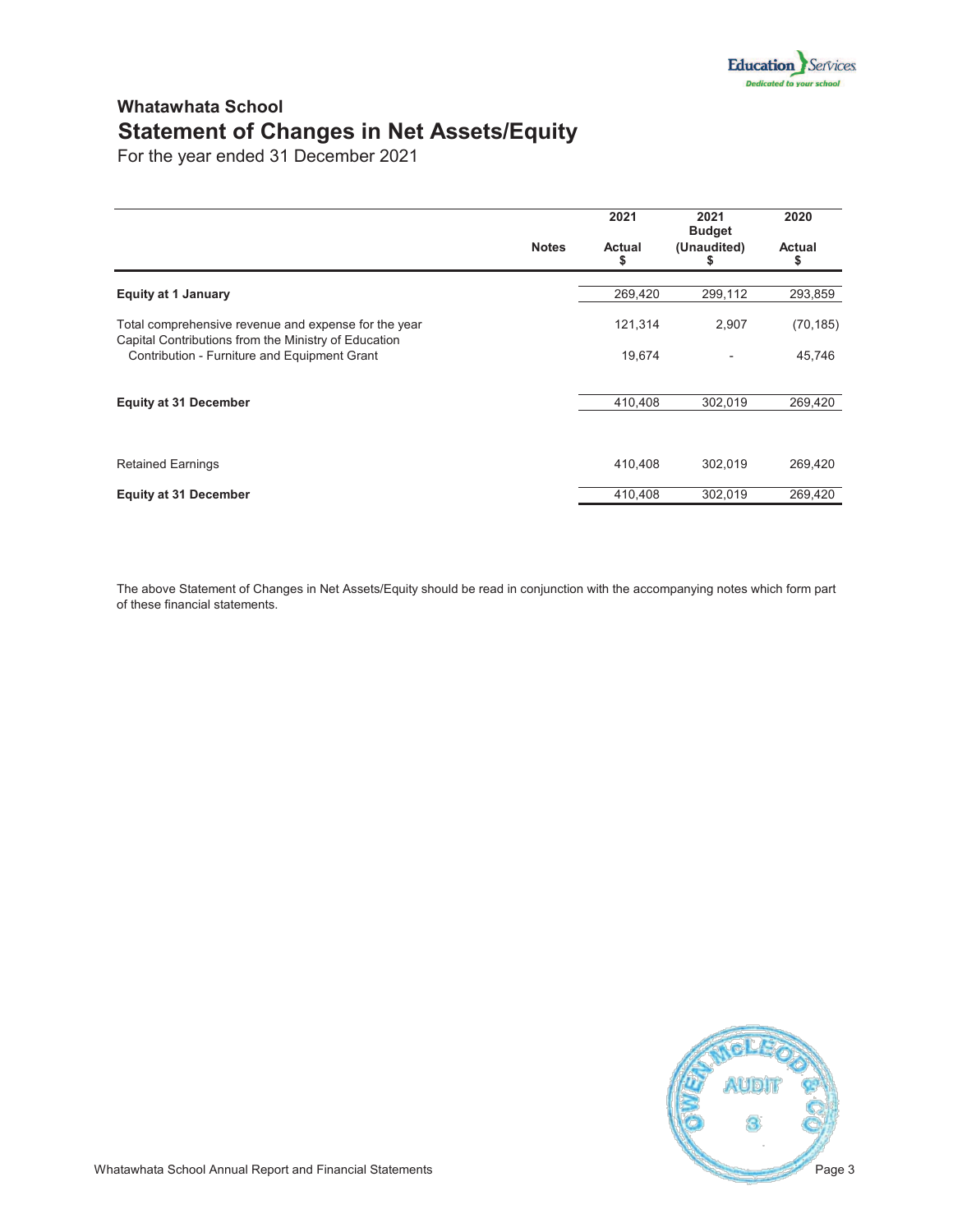### **Whatawhata School Statement of Financial Position**

As at 31 December 2021

|                                                      | <b>Notes</b> | 2021<br>Actual<br>\$ | 2021<br><b>Budget</b><br>(Unaudited)<br>\$ | 2020<br><b>Actual</b><br>\$ |
|------------------------------------------------------|--------------|----------------------|--------------------------------------------|-----------------------------|
| <b>Current Assets</b>                                |              |                      |                                            |                             |
| Cash and Cash Equivalents                            | 7            | 245,033              | 183,649                                    | 314,999                     |
| <b>Accounts Receivable</b>                           | 8            | 131,421              | 99,788                                     | 98,832                      |
| <b>GST Receivable</b>                                |              | 524                  | $\overline{\phantom{a}}$                   | 19,603                      |
| Prepayments                                          | 9            | 4,706                | 739<br>200                                 | 768<br>498                  |
| Inventories<br>Funds owed for Capital Works Projects | 16           | 330<br>32,844        |                                            |                             |
|                                                      |              |                      |                                            |                             |
|                                                      |              | 414,858              | 284,376                                    | 434,700                     |
| <b>Current Liabilities</b>                           |              |                      |                                            |                             |
| <b>GST Payable</b>                                   |              |                      | 3,864                                      |                             |
| <b>Accounts Payable</b>                              | 11           | 130,350              | 135,409                                    | 209,928                     |
| Borrowings                                           | 12           | 4,006                |                                            |                             |
| Revenue Received in Advance                          | 13           | 6,608                | 5,267                                      | 1,004                       |
| Provision for Cyclical Maintenance                   | 14           | 24,195               | 9,353                                      |                             |
| Finance Lease Liability                              | 15           | 3,264                | 13,235                                     | 10,175                      |
| Funds held for Capital Works Projects                | 16           |                      |                                            | 173,242                     |
|                                                      |              | 168,423              | 167,128                                    | 394,349                     |
| <b>Working Capital Surplus/(Deficit)</b>             |              | 246,435              | 117,248                                    | 40,351                      |
| <b>Non-current Assets</b>                            |              |                      |                                            |                             |
| Property, Plant and Equipment                        | 10           | 225,326              | 197,484                                    | 237,475                     |
|                                                      |              | 225,326              | 197,484                                    | 237,475                     |
| <b>Non-current Liabilities</b>                       |              |                      |                                            |                             |
| Borrowings - Due beyond one year                     |              | 12,018               |                                            |                             |
| Provision for Cyclical Maintenance                   | 14           | 49,030               |                                            | 4,838                       |
| Finance Lease Liability                              | 15           | 305                  | 12,713                                     | 3,568                       |
|                                                      |              | 61,353               | 12,713                                     | 8,406                       |
| <b>Net Assets</b>                                    |              | 410,408              | 302,019                                    | 269,420                     |
|                                                      |              |                      |                                            |                             |
| Equity                                               |              | 410,408              | 302,019                                    | 269,420                     |

The above Statement of Financial Position should be read in conjunction with the accompanying notes which form part of these financial statements.

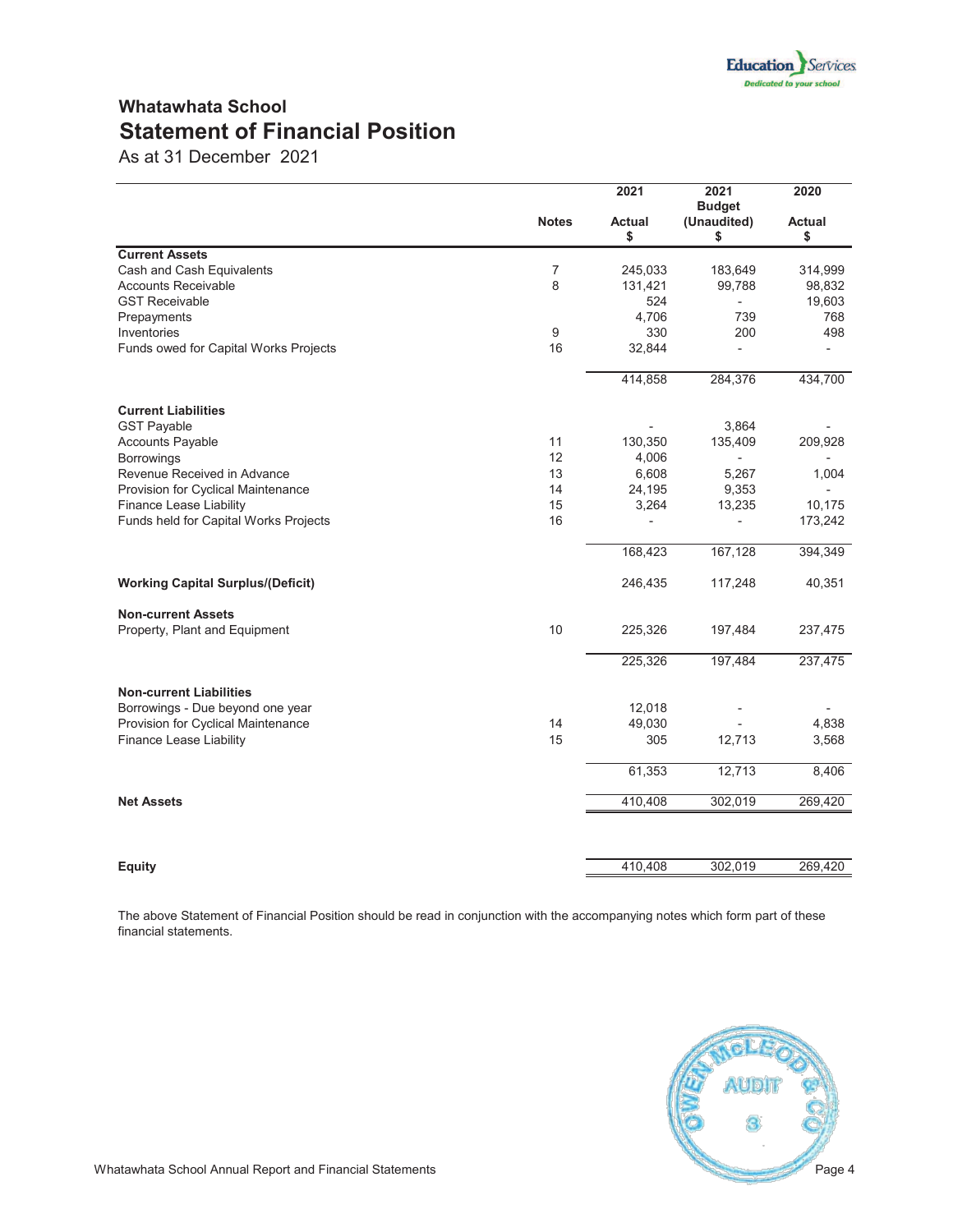### **Whatawhata School Statement of Cash Flows**

For the year ended 31 December 2021

|                                                          |                | 2021                | 2021<br><b>Budget</b> | 2020                |
|----------------------------------------------------------|----------------|---------------------|-----------------------|---------------------|
|                                                          | <b>Note</b>    | <b>Actual</b><br>\$ | (Unaudited)<br>\$     | <b>Actual</b><br>\$ |
| <b>Cash flows from Operating Activities</b>              |                |                     |                       |                     |
| <b>Government Grants</b>                                 |                | 550,803             | 467,504               | 507,101             |
| <b>Locally Raised Funds</b>                              |                | 159,285             | 44,260                | 175,087             |
| Goods and Services Tax (net)                             |                | 19,079              |                       | (23, 467)           |
| Payments to Employees                                    |                | (225,088)           | (253, 167)            | (292, 405)          |
| Payments to Suppliers                                    |                | (326, 830)          | (162, 692)            | (376, 392)          |
| <b>Interest Paid</b>                                     |                | (617)               | (617)                 | (1, 188)            |
| <b>Interest Received</b>                                 |                | 121                 | 150                   | 206                 |
| Net cash from/(to) Operating Activities                  |                | 176,753             | 95,438                | (11,058)            |
| <b>Cash flows from Investing Activities</b>              |                |                     |                       |                     |
| Purchase of Property Plant & Equipment (and Intangibles) |                | (28, 369)           | (20,000)              | (17, 138)           |
| Net cash from/(to) Investing Activities                  |                | (28, 369)           | (20,000)              | (17, 138)           |
| <b>Cash flows from Financing Activities</b>              |                |                     |                       |                     |
| <b>Furniture and Equipment Grant</b>                     |                | 19,674              |                       | 45,746              |
| <b>Finance Lease Payments</b>                            |                | (6, 120)            | (10, 174)             | (6,601)             |
| Painting contract payments                               |                |                     | (7, 448)              |                     |
| Loans Received/ Repayment of Loans                       |                | 16,024              |                       |                     |
| Funds Administered on Behalf of Third Parties            |                | (247, 928)          |                       | 178,217             |
| Net cash from/(to) Financing Activities                  |                | (218, 350)          | (17, 622)             | 217,362             |
| Net increase/(decrease) in cash and cash equivalents     |                | (69, 966)           | 57,816                | 189,166             |
| Cash and cash equivalents at the beginning of the year   | $\overline{7}$ | 314,999             | 125,833               | 125,833             |
| Cash and cash equivalents at the end of the year         | $\overline{7}$ | 245,033             | 183,649               | 314,999             |

The Statement of Cash Flows records only those cash flows directly within the control of the School. This means centrally funded teachers' salaries and the use of land and buildings grant and expense have been excluded.

The above Statement of Cash Flows should be read in conjunction with the accompanying notes which form part of these financial statements.

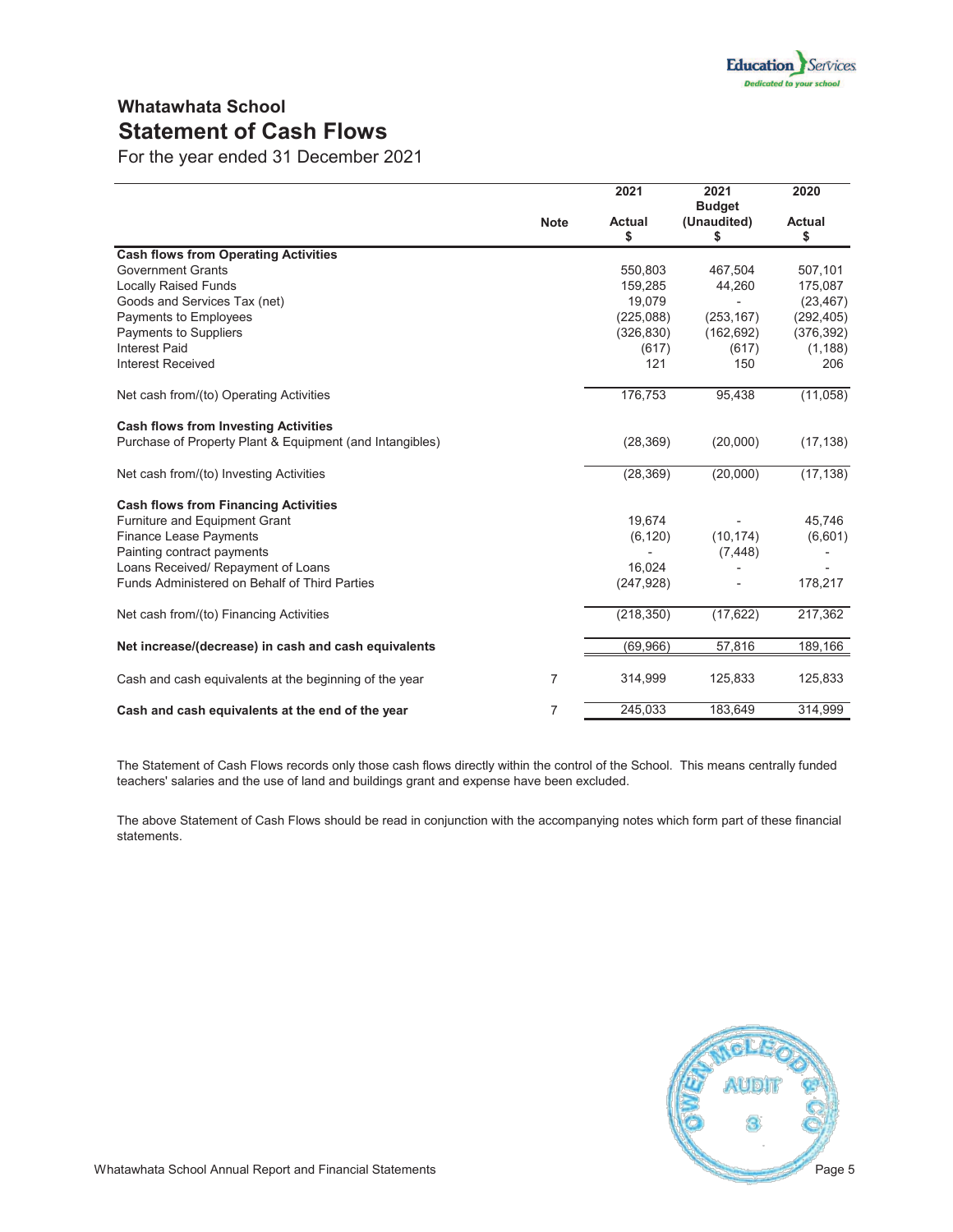

### **Whatawhata School Notes to the Financial Statements For the year ended 31 December 2021**

#### **1. Statement of Accounting Policies**

#### **a) Reporting Entity**

Whatawhata School (the School) is a Crown entity as specified in the Crown Entities Act 2004 and a school as described in the Education and Training Act 2020. The Board is of the view that the School is a public benefit entity for financial reporting purposes.

#### **b) Basis of Preparation**

#### *Reporting Period*

The financial reports have been prepared for the period 1 January 2021 to 31 December 2021 and in accordance with the requirements of the Education and Training Act 2020.

#### *Basis of Preparation*

The financial statements have been prepared on a going concern basis, and the accounting policies have been consistently applied throughout the period.

#### *Financial Reporting Standards Applied*

The Education and Training Act 2020 requires the School, as a Crown entity, to prepare financial statements in accordance with generally accepted accounting practice. The financial statements have been prepared in accordance with generally accepted accounting practice in New Zealand, applying Public Sector Public Benefit Entity (PBE) Standards Reduced Disclosure Regime as appropriate to public benefit entities that qualify for Tier 2 reporting. The school is considered a Public Benefit Entity as it meets the criteria specified as 'having a primary objective to provide goods and/or services for community or social benefit and where any equity has been provided with a view to supporting that primary objective rather than for financial return to equity holders'.

#### *PBE Accounting Standards Reduced Disclosure Regime*

The School qualifies for Tier 2 as the school is not publicly accountable and is not considered large as it falls below the expenditure threshold of \$30 million per year. All relevant reduced disclosure concessions have been taken.

#### *Measurement Base*

The financial statements are prepared on the historical cost basis unless otherwise noted in a specific accounting policy.

#### *Presentation Currency*

These financial statements are presented in New Zealand dollars, rounded to the nearest dollar.

#### *Specific Accounting Policies*

The accounting policies used in the preparation of these financial statements are set out below.

#### *Critical Accounting Estimates And Assumptions*

The preparation of financial statements requires management to make judgements, estimates and assumptions that affect the application of accounting policies and the reported amounts of assets, liabilities, revenue and expenses. Actual results may differ from these estimates.

Estimates and underlying assumptions are reviewed on an ongoing basis. Revisions to accounting estimates are recognised in the period in which the estimate is revised and in any future periods affected.

#### *Cyclical maintenance*

A school recognises its obligation to maintain the Ministry's buildings in a good state of repair as a provision for cyclical maintenance. This provision relates mainly to the painting of the school buildings. The estimate is based on the school's long term maintenance plan which is prepared as part of its 10 Year Property Planning process. During the year, the Board assesses the reasonableness of its 10 Year Property Plan on which the provision is based. Cyclical maintenance is disclosed at note 14.

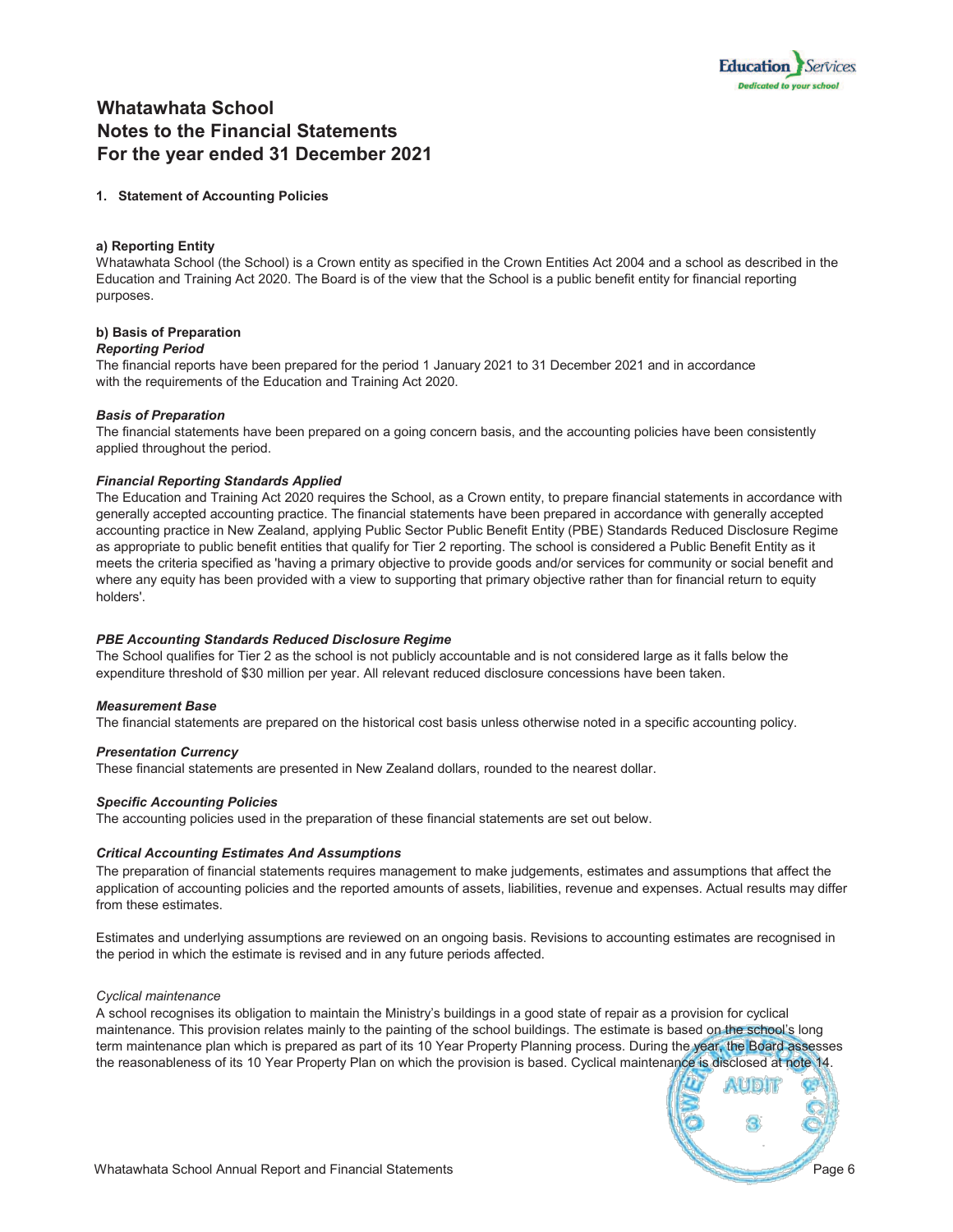

#### *Useful lives of property, plant and equipment*

The School reviews the estimated useful lives of property, plant and equipment at the end of each reporting date. The School believes that the estimated useful lives of the property, plant and equipment as disclosed in the significant accounting policies are appropriate to the nature of the property, plant and equipment at reporting date. Property, plant and equipment is disclosed at note 10.

#### *Critical Judgements in applying accounting policies*

Management has exercised the following critical judgements in applying accounting policies:

#### *Classification of leases*

Determining whether a lease is a finance lease or an operating lease requires judgement as to whether the lease transfers substantially all the risks and rewards of ownership to the school. Judgement is required on various aspects that include, but are not limited to, the fair value of the leased asset, the economic life of the leased asset, whether or not to include renewal options in the lease term, and determining an appropriate discount rate to calculate the present value of the minimum lease payments. Classification as a finance lease means the asset is recognised in the Statement of Financial Position as property, plant, and equipment, whereas for an operating lease no such asset is recognised.

#### *Recognition of grants*

The School reviews the grants monies received at the end of each reporting period and whether any require a provision to carry forward amounts unspent. The School believes all grants received have been appropriately recognised as a liability if required. Government grants are disclosed at note 2.

#### **c) Revenue Recognition**

#### *Government Grants*

The school receives funding from the Ministry of Education. The following are the main types of funding that the School receives.

Operational grants are recorded as revenue when the School has the rights to the funding, which is in the year that the funding is received.

Teachers salaries grants are recorded as revenue when the School has the rights to the funding in the salary period they relate to. The grants are not received in cash by the School and are paid directly to teachers by the Ministry of Education.

The property from which the School operates is owned by the Crown and managed by the Ministry of Education on behalf of the Crown. These are not received in cash by the School as they equate to the deemed expense for using the land and buildings which are owned by the Crown. The School's use of the land and buildings as occupant is based on a property occupancy document as gazetted by the Ministry. The expense is based on an assumed market rental yield on the value of land and buildings as used for rating purposes.

This is a non-cash revenue that is offset by a non-cash expense. The use of land and buildings grants and associated expenditure are recorded in the period the School uses the land and buildings.

#### *Other Grants*

Other grants are recorded as revenue when the School has the rights to the funding, unless there are unfulfilled conditions attached to the grant, in which case the amount relating to the unfulfilled conditions is recognised as a liability and released to revenue as the conditions are fulfilled.

#### *Donations, Gifts and Bequests*

Donations, gifts and bequests are recorded as revenue when their receipt is formally acknowledged by the School.

#### *Interest Revenue*

Interest Revenue earned on cash and cash equivalents and investments is recorded as revenue in the period it is earned.

#### **d) Operating Lease Payments**

Payments made under operating leases are recognised in the Statement of Comprehensive Revenue and Expense on a straight line basis over the term of the lease.

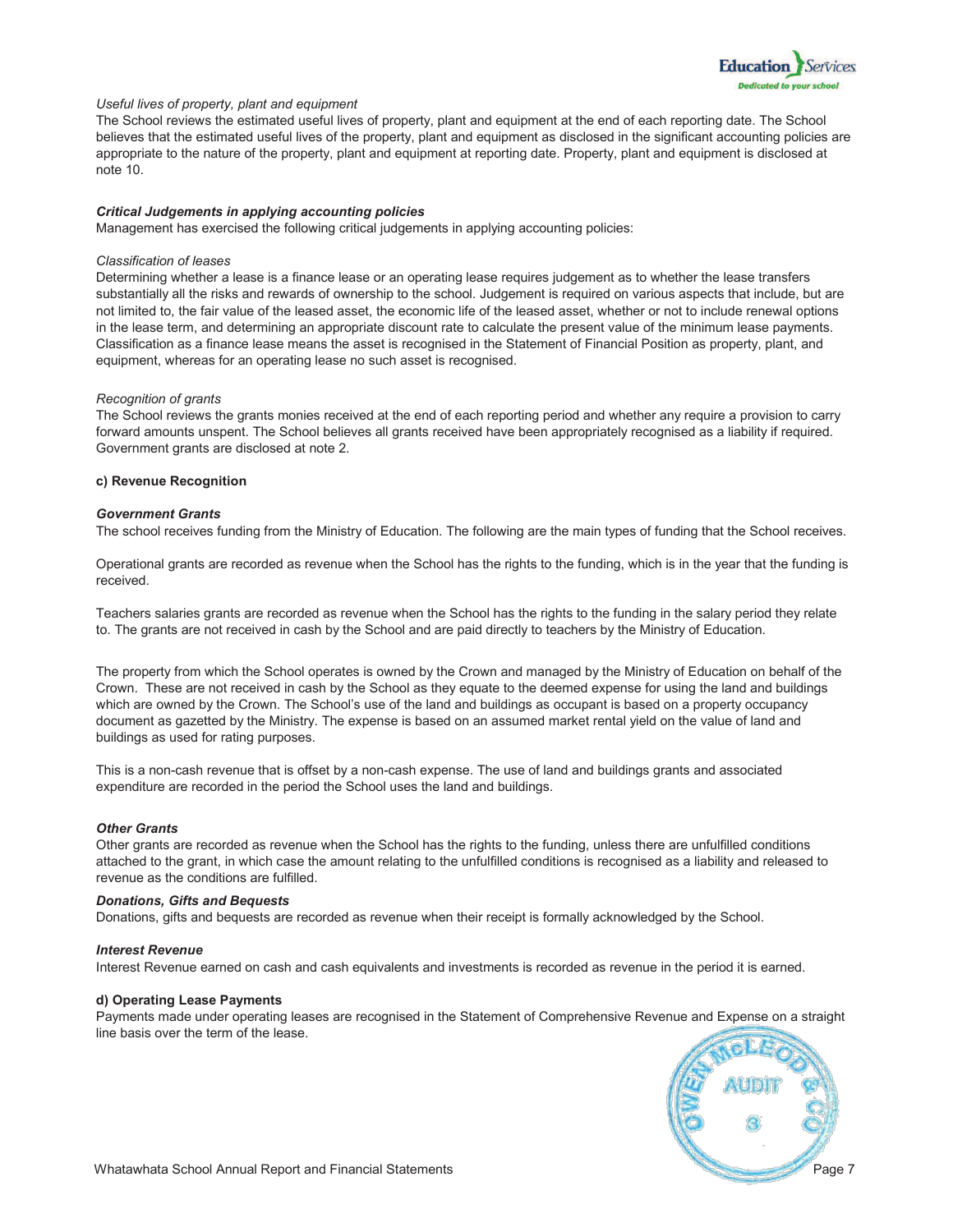

#### **e) Finance Lease Payments**

Finance lease payments are apportioned between the finance charge and the reduction of the outstanding liability. The finance charge is allocated to each period during the lease term on an effective interest basis.

#### **f) Cash and Cash Equivalents**

Cash and cash equivalents include cash on hand, bank balances, deposits held at call with banks, and other short term highly liquid investments with original maturities of 90 days or less, and bank overdrafts. The carrying amount of cash and cash equivalents represent fair value.

#### **g) Accounts Receivable**

Short-term receivables are recorded at the amount due, less an allowance for credit losses (uncollectable debts). The schools receivables are largely made up of funding from the Ministry of Education, therefore the level of uncollectable debts is not considered to be material. However, short-term receivables are written off when there is no reasonable expectation of recovery.

#### **h) Inventories**

Inventories are consumable items held for sale and comprised of stationery and school uniforms. They are stated at the lower of cost and net realisable value. Cost is determined on a first in, first out basis. Net realisable value is the estimated selling price in the ordinary course of activities less the estimated costs necessary to make the sale. Any write down from cost to net realisable value is recorded as an expense in the Statement of Comprehensive Revenue and Expense in the period of the write down.

#### **i) Investments**

Bank term deposits are initially measured at the amount invested. Interest is subsequently accrued and added to the investment balance. A loss allowance for expected credit losses is recognised if the estimated loss allowance is not trivial.

#### **j) Property, Plant and Equipment**

Land and buildings owned by the Crown are excluded from these financial statements. The Board's use of the land and buildings as 'occupant' is based on a property occupancy document.

Improvements to buildings owned by the Crown are recorded at cost, less accumulated depreciation and impairment losses.

Property, plant and equipment are recorded at cost or, in the case of donated assets, fair value at the date of receipt, less accumulated depreciation and impairment losses. Cost or fair value as the case may be, includes those costs that relate directly to bringing the asset to the location where it will be used and making sure it is in the appropriate condition for its intended use.

Gains and losses on disposals (i.e. sold or given away) are determined by comparing the proceeds received with the carrying amounts (i.e. the book value). The gain or loss arising from the disposal of an item of property, plant and equipment is recognised in the Statement of Comprehensive Revenue and Expense.

#### *Finance Leases*

A finance lease transfers to the lessee substantially all the risks and rewards incidental to ownership of an asset, whether or not title is eventually transferred. At the start of the lease term, finance leases are recognised as assets and liabilities in the Statement of Financial Position at the lower of the fair value of the leased asset or the present value of the minimum lease payments. The finance charge is charged to the surplus or deficit over the lease period so as to produce a constant periodic rate of interest on the remaining balance of the liability. The amount recognised as an asset is depreciated over its useful life. If there is no reasonable certainty whether the school will obtain ownership at the end of the lease term, the asset is fully depreciated over the shorter of the lease term and its useful life.

#### *Depreciation*

Property, plant and equipment except for library resources are depreciated over their estimated useful lives on a straight line basis. Library resources are depreciated on a diminishing value basis. Depreciation of all assets is reported in the Statement of Comprehensive Revenue and Expense.

| The estimated useful lives of the assets are: |               |
|-----------------------------------------------|---------------|
| <b>Buildings</b>                              | 33 years      |
| Furniture and Equipment                       | 5-15 years    |
| Information and Communication Technology      | 4-5 years     |
| Library Resources                             | $12.5\%$ dv   |
| Leased assets held under a Finance Lease      | Term of Lease |

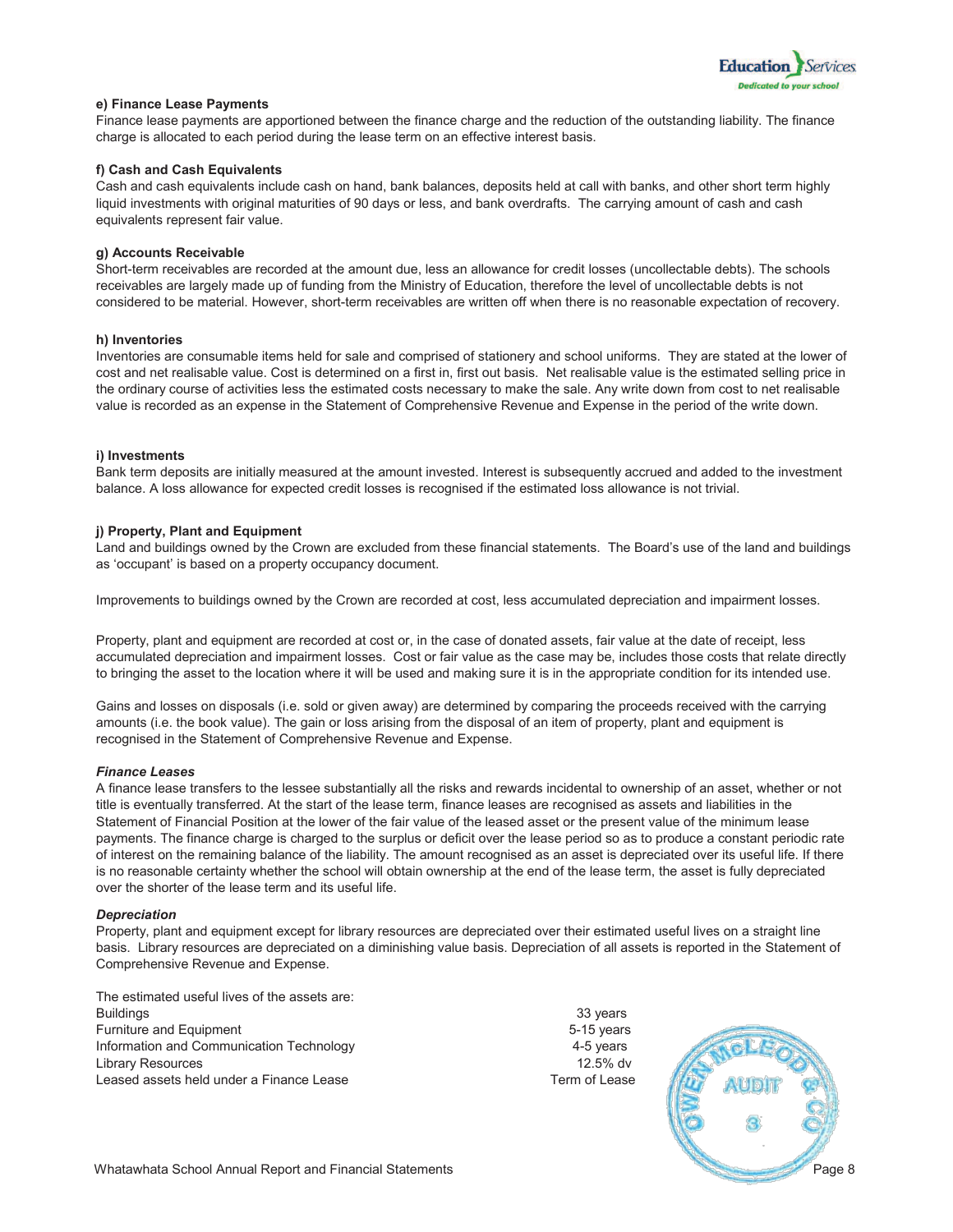

#### **k) Intangible Assets**

#### *Software costs*

Computer software acquired by the School are capitalised on the basis of the costs incurred to acquire and bring to use the specific software. Costs associated with subsequent maintenance or licensing of software are recognised as an expense in the Statement of Comprehensive Revenue and Expense when incurred.

The carrying value of software is amortised on a straight line basis over its useful life. The useful life of software is estimated as three years. The amortisation charge for each period and any impairment loss is recorded in the Statement of Comprehensive Revenue and Expense.

#### **l) Impairment of property, plant, and equipment and intangible assets**

The school does not hold any cash generating assets. Assets are considered cash generating where their primary objective is to generate a commercial return.

#### *Non cash generating assets*

Property, plant, and equipment and intangible assets held at cost that have a finite useful life are reviewed for impairment whenever events or changes in circumstances indicate that the carrying amount may not be recoverable. An impairment loss is recognised for the amount by which the asset's carrying amount exceeds its recoverable service amount. The recoverable service amount is the higher of an asset's fair value less costs to sell and value in use.

Value in use is determined using an approach based on either a depreciated replacement cost approach, restoration cost approach, or a service units approach. The most appropriate approach used to measure value in use depends on the nature of the impairment and availability of information.

If an asset's carrying amount exceeds its recoverable service amount, the asset is regarded as impaired and the carrying amount is written down to the recoverable amount. The total impairment loss is recognised in the surplus or deficit.

The reversal of an impairment loss is recognised in the surplus or deficit.

#### **m) Accounts Payable**

Accounts Payable represents liabilities for goods and services provided to the School prior to the end of the financial year which are unpaid. Accounts Payable are recorded at the amount of cash required to settle those liabilities. The amounts are unsecured and are usually paid within 30 days of recognition.

#### **n) Employee Entitlements**

#### *Short-term employee entitlements*

Employee entitlements that are expected to be settled within 12 months after the end of the reporting period in which the employees provide the related service are measured based on accrued entitlements at current rates of pay. These include salaries and wages accrued up to balance date, annual leave earned, by non teaching staff, to but not yet taken at balance date.

#### *Long-term employee entitlements*

Employee benefits that are not expected to be settled wholly before twelve months after the end of the reporting period in which the employee provides the related service, such as retirement and long service leave, have been calculated on an actuarial basis.

The calculations are based on the likely future entitlements accruing to employees, based on years of service, years to entitlement, the likelihood that employees will reach the point of entitlement, and contractual entitlement information, and the present value of the estimated future cash flows.

#### **o) Revenue Received in Advance**

Revenue received in advance relates to fees received from students and grants received where there are unfulfilled obligations for the School to provide services in the future. The fees are recorded as revenue as the obligations are fulfilled and the fees earned.

The School holds sufficient funds to enable the refund of unearned fees in relation to students, should the School be unable to provide the services to which they relate.

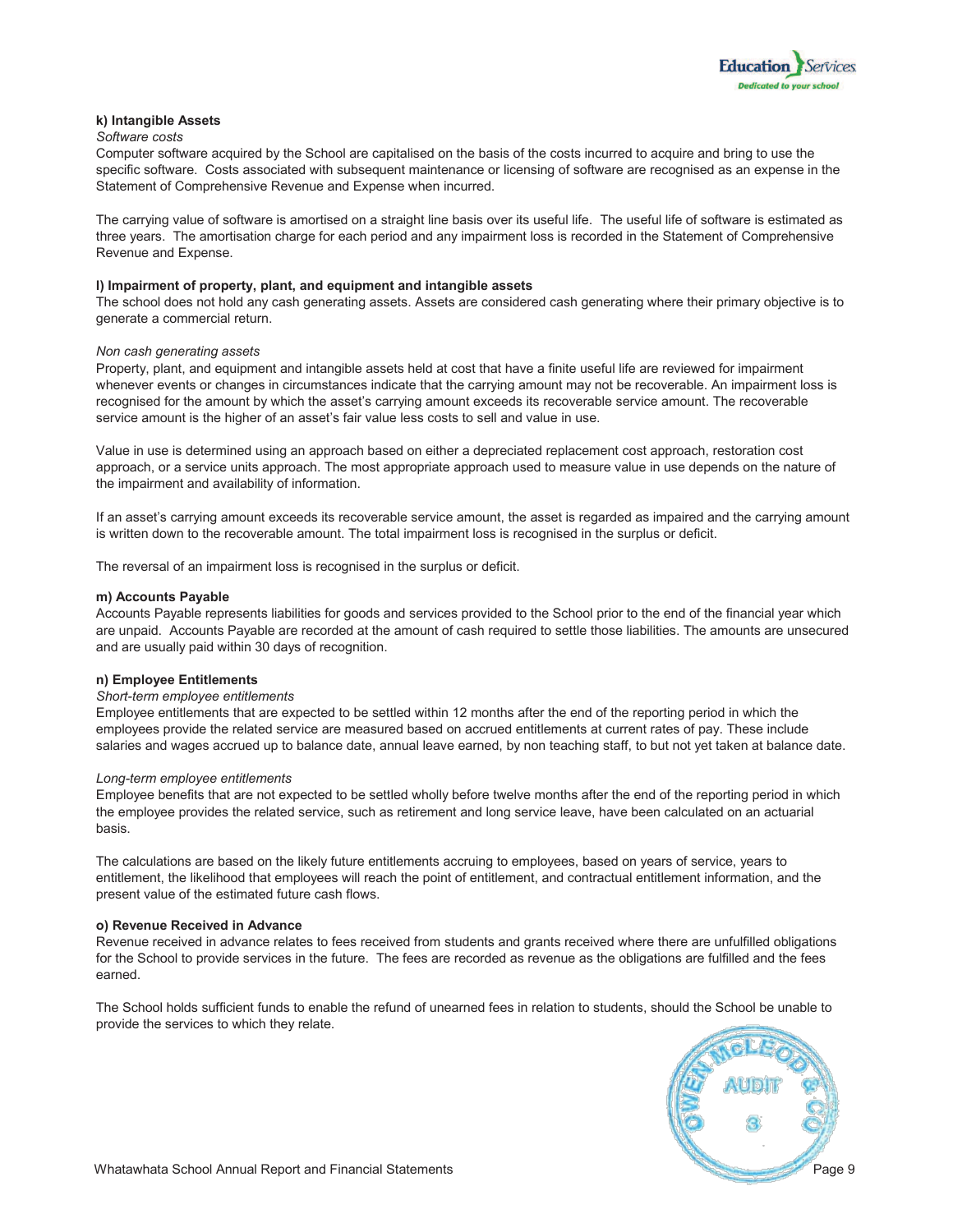

#### **p) Funds Held in Trust**

Funds are held in trust where they have been received by the School for a specified purpose, or are being held on behalf of a third party and these transactions are not recorded in the Statement of Comprehensive Revenue and Expenses.

The School holds sufficient funds to enable the funds to be used for their intended purpose at any time.

#### **q) Shared Funds**

Shared Funds are held on behalf of a cluster of participating schools as agreed with the Ministry of Education. The cluster of schools operate activities outside of the School's control. These amounts are not recorded in the Statement of Comprehensive Revenue and Expenses. The School holds sufficient funds to enable the funds to be used for their intended purpose.

#### **r) Provision for Cyclical Maintenance**

The property from which the School operates is owned by the Crown, and is vested in the Ministry. The Ministry has gazetted a property occupancy document that sets out the Board's property maintenance responsibilities. The Board is responsible for maintaining the land, buildings and other facilities on the School site in a state of good order and repair.

Cyclical maintenance, which involves painting the interior and exterior of the School, makes up the most significant part of the Board's responsibilities outside day-to-day maintenance. The provision is a reasonable estimate, based on an up to date 10 Year Property Plan (10YPP) or another appropriate source of evidence.

#### **s) Financial Instruments**

The School's financial assets comprise cash and cash equivalents, accounts receivable, and investments. All of these financial assets, except for investments that are shares, are categorised as 'financial assets measured at amortised cost' for accounting purposes in accordance with financial reporting standards.

Investments that are shares are categorised as 'financial assets at fair value through other comprehensive revenue and expense' for accounting purposes in accordance with financial reporting standards.

The School's financial liabilities comprise accounts payable, borrowings, finance lease liability, and painting contract liability. All of these financial liabilities are categorised as 'financial liabilities measured at amortised cost' for accounting purposes in accordance with financial reporting standards.

#### **t) Borrowings**

Borrowings on normal commercial terms are initially recognised at the amount borrowed plus transaction costs. Interest due on the borrowings is subsequently accrued and added to the borrowings balance. Borrowings are classified as current liabilities unless the school has an unconditional right to defer settlement of the liability for at least 12 months after balance date.

Borrowings include but are not limited to bank overdrafts, operating leases, finance leases, painting contracts and term loans.

#### **u) Goods and Services Tax (GST)**

The financial statements have been prepared on a GST exclusive basis, with the exception of accounts receivable and accounts payable which are stated as GST inclusive.

The net amount of GST paid to, or received from, the IRD, including the GST relating to investing and financing activities, is classified as a net operating cash flow in the statements of cash flows.

Commitments and contingencies are disclosed exclusive of GST.

#### **v) Budget Figures**

The budget figures are extracted from the School budget that was approved by the Board.

#### **w) Services received in-kind**

From time to time the School receives services in-kind, including the time of volunteers. The School has elected not to recognise services received in kind in the Statement of Comprehensive Revenue and Expense.

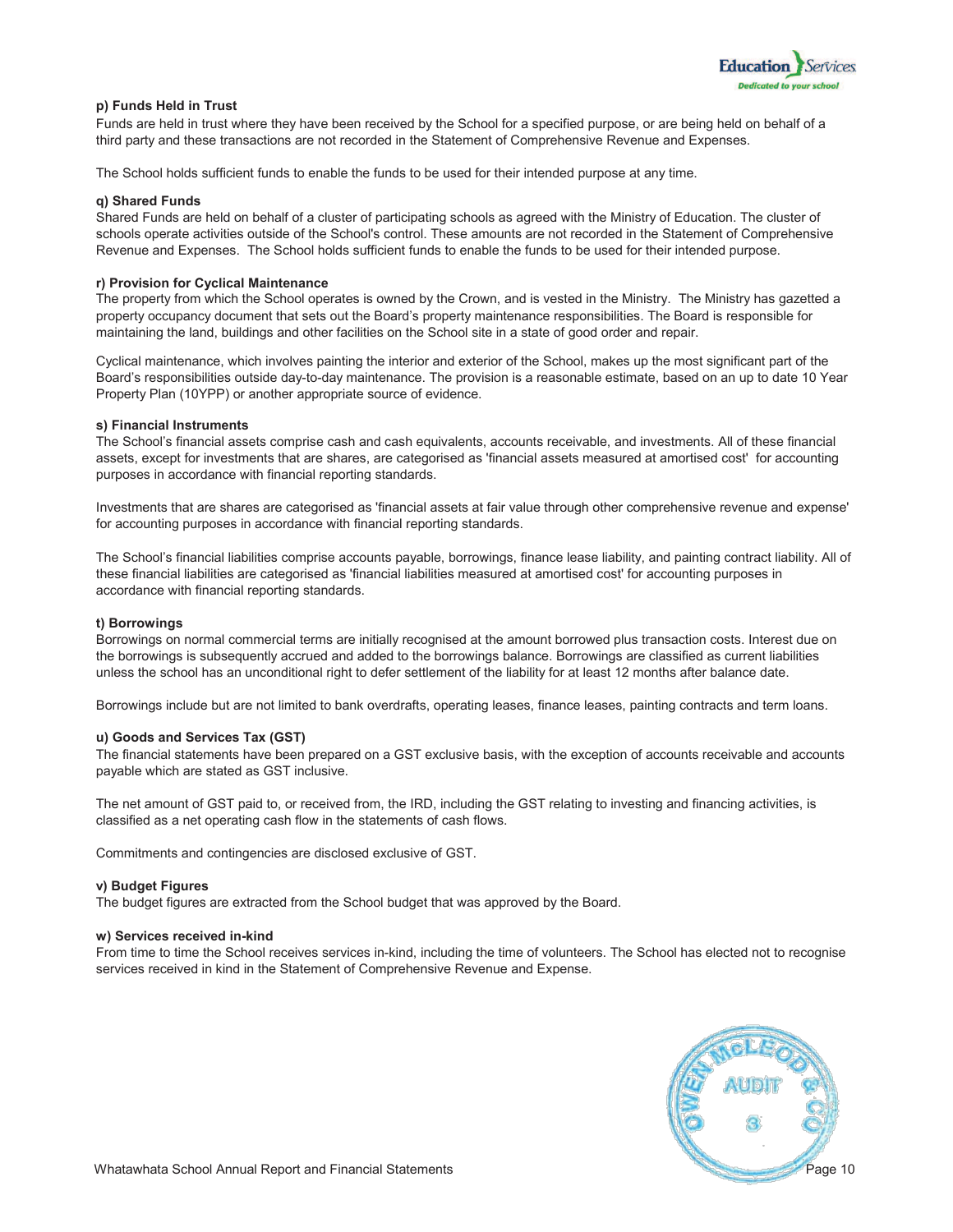

#### **2. Government Grants**

|                                  | 2021      | 2021<br><b>Budget</b> | 2020      |
|----------------------------------|-----------|-----------------------|-----------|
|                                  | Actual    | (Unaudited)           | Actual    |
|                                  | S         |                       |           |
| <b>Operational Grants</b>        | 436.615   | 391,833               | 410.944   |
| <b>Teachers' Salaries Grants</b> | 1,303,936 | 1,301,219             | 1,369,225 |
| Use of Land and Buildings Grants | 374.045   | 371,438               | 370,270   |
| <b>Other MoE Grants</b>          | 78.487    | 75.671                | 92,220    |
| <b>Other Government Grants</b>   | 37.250    |                       | 6,560     |
|                                  | 2,230,333 | 2,140,161             | 2,249,219 |

#### **3. Locally Raised Funds**

Local funds raised within the School's community are made up of:

|                                             | 2021                     | 2021<br><b>Budget</b> | 2020                     |
|---------------------------------------------|--------------------------|-----------------------|--------------------------|
|                                             | Actual                   | (Unaudited)           | Actual                   |
| <b>Revenue</b>                              | \$                       | \$                    | \$                       |
| Donations & Bequests                        | 33,477                   | 10,000                | 7,997                    |
| <b>Fees for Extra Curricular Activities</b> | 30,329                   | 34,260                | 56,303                   |
| Trading                                     | 447                      | 500                   | 500                      |
| Fundraising & Community Grants              | 10,985                   |                       | 163                      |
| <b>Other Revenue</b>                        | $\overline{\phantom{0}}$ |                       | 480                      |
| After School Care                           | 78,443                   | 89,000                | 107,510                  |
| <b>Holiday Programme</b>                    |                          |                       | 6,397                    |
|                                             | 153,681                  | 133,760               | 179,350                  |
| <b>Expenses</b>                             |                          |                       |                          |
| <b>Extra Curricular Activities Costs</b>    | 26,883                   | 32,300                | 37,500                   |
| Trading                                     | 485                      | 500                   | (894)                    |
| Fundraising & Community Grant Costs         |                          | $\overline{a}$        | (8)                      |
| After School Care                           | 84,729                   | 67,000                | 98,219                   |
| <b>Holiday Programme</b>                    |                          |                       | 7,352                    |
|                                             | 112,097                  | 99,800                | 142,169                  |
| Surplus for the year Locally raised funds   | 41,584                   | 33,960                | 37,181                   |
|                                             |                          |                       |                          |
| 4. Learning Resources                       |                          |                       |                          |
|                                             | 2021                     | 2021<br><b>Budget</b> | 2020                     |
|                                             | <b>Actual</b>            | (Unaudited)           | <b>Actual</b>            |
|                                             | \$                       | \$                    | \$                       |
| Curricular                                  | 7,086                    | 12,500                | 29,534                   |
| <b>Library Resources</b>                    | 289                      | 100                   | $\overline{\phantom{0}}$ |

Employee Benefits - Salaries 1,399,621 1,464,119 1,585,509<br>Staff Development 6,500 930 Staff Development



1,483,219 1,407,180 1,615,973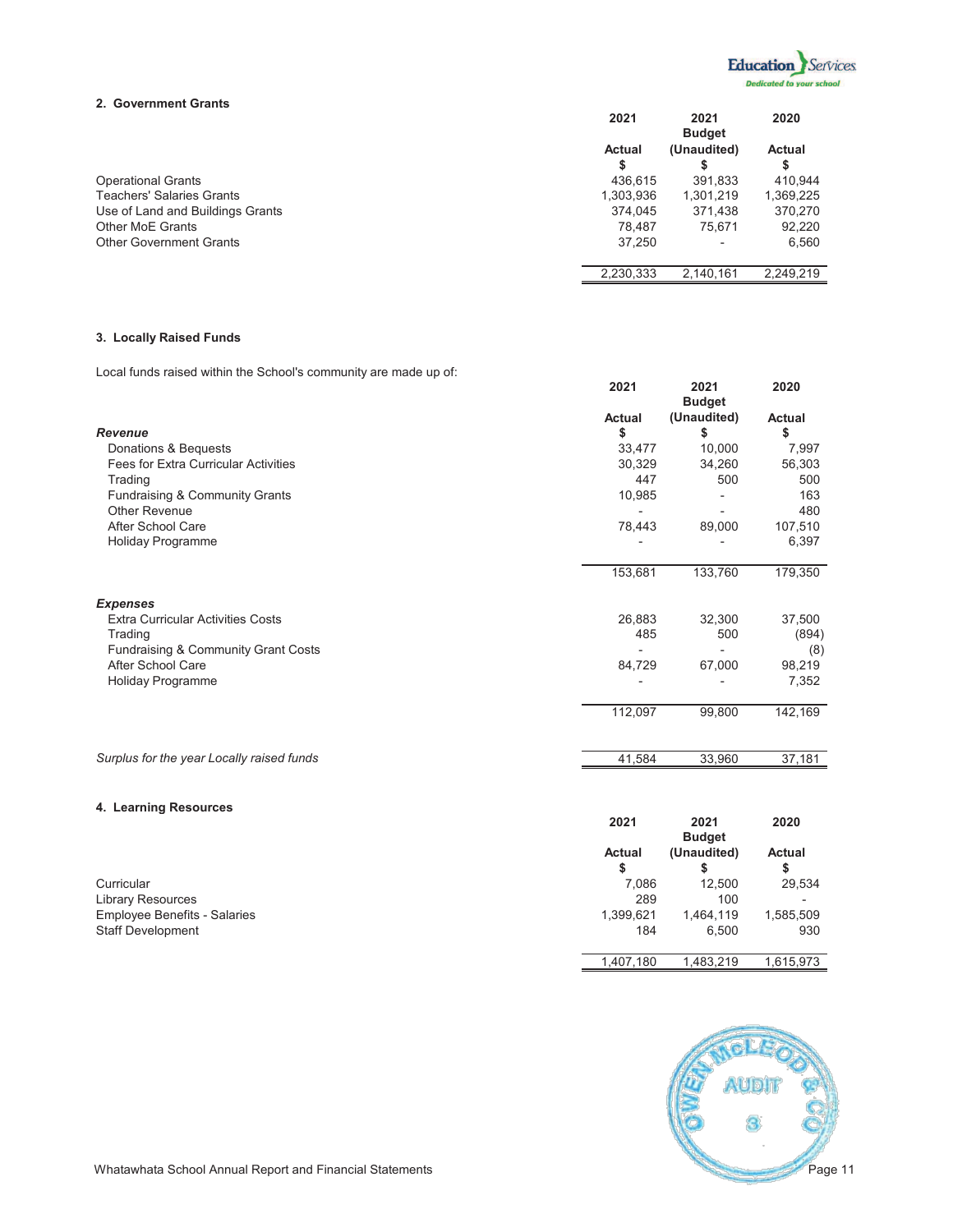

#### **5. Administration**

|                                                | 2021    | 2021<br><b>Budget</b> | 2020    |
|------------------------------------------------|---------|-----------------------|---------|
|                                                | Actual  | (Unaudited)           | Actual  |
|                                                | \$      | \$                    | \$      |
| Audit Fee                                      | 4,300   | 4.000                 | 4,000   |
| <b>Board Fees</b>                              | 3,260   | 3,850                 | 2,650   |
| <b>Board Expenses</b>                          | 8,675   | 26,600                | 78,592  |
| Communication                                  | 2,251   | 1.400                 | 846     |
| Consumables                                    | 9,932   | 12,000                | 9,419   |
| <b>Operating Lease</b>                         | 221     |                       |         |
| Other                                          | 14.577  | 14.700                | 21,998  |
| <b>Employee Benefits - Salaries</b>            | 70.429  | 61.667                | 68,898  |
| Insurance                                      | 2,474   |                       | 2,401   |
| Service Providers, Contractors and Consultancy | 12.276  | 12,626                | 12,615  |
|                                                | 128,395 | 136,843               | 201,419 |

#### **6. Property**

|                                           | 2021         | 2021<br><b>Budget</b> | 2020      |
|-------------------------------------------|--------------|-----------------------|-----------|
|                                           | Actual<br>\$ | (Unaudited)<br>S      | Actual    |
| Caretaking and Cleaning Consumables       | 9.264        | 8,100                 | 9,085     |
| <b>Cyclical Maintenance Provision</b>     | 68,387       | 4.247                 | (20, 913) |
| Grounds                                   | 17.625       | 10.100                | 8.621     |
| Heat, Light and Water                     | 18.623       | 22,000                | 19,770    |
| Repairs and Maintenance                   | 3.987        | 12.000                | 29.705    |
| Use of Land and Buildings                 | 374,045      | 371.438               | 370,270   |
| Security                                  | 1.375        | 1.200                 | 3,425     |
| <b>Employee Benefits - Salaries</b>       | 28.876       | 28,600                | 28,632    |
| <b>Consultancy &amp; Contract Service</b> | 32.158       | 33,000                | 29,501    |
|                                           | 554.340      | 490.685               | 478.096   |

In 2021, the Ministry of Education revised the notional rent rate from 8% to 5% to align it with the Government Capital Charge rate. This is considered to be a reasonable proxy for the market rental yield on the value of land and buildings used by schools. Accordingly in 2021, the use of land and buildings figure represents 5% of the school's total property value. Property values are established as part of the nation-wide revaluation exercise that is conducted every 30 June for the Ministry of Education's year-end reporting purposes.

#### **7. Cash and Cash Equivalents**

|                                                       | 2021<br>2021<br><b>Budget</b> |                        | 2020                     |  |
|-------------------------------------------------------|-------------------------------|------------------------|--------------------------|--|
| <b>Bank Accounts</b>                                  | Actual<br>245.033             | (Unaudited)<br>183.649 | <b>Actual</b><br>314.999 |  |
|                                                       |                               |                        |                          |  |
| Cash and cash equivalents for Statement of Cash Flows | 245.033                       | 183.649                | 314.999                  |  |

The carrying value of short-term deposits with original maturity dates of 90 days or less approximates their fair value.

Of the \$245,033 Cash and Cash Equivalents \$32,844 is held by the School on behalf of the Ministry of Education. These funds have been provided for the Ministry as part of the school's 5 Year Agreement funding for upgrades to the school's buildings. The funds are required to be spent in 2022 on Crown owned school buildings.

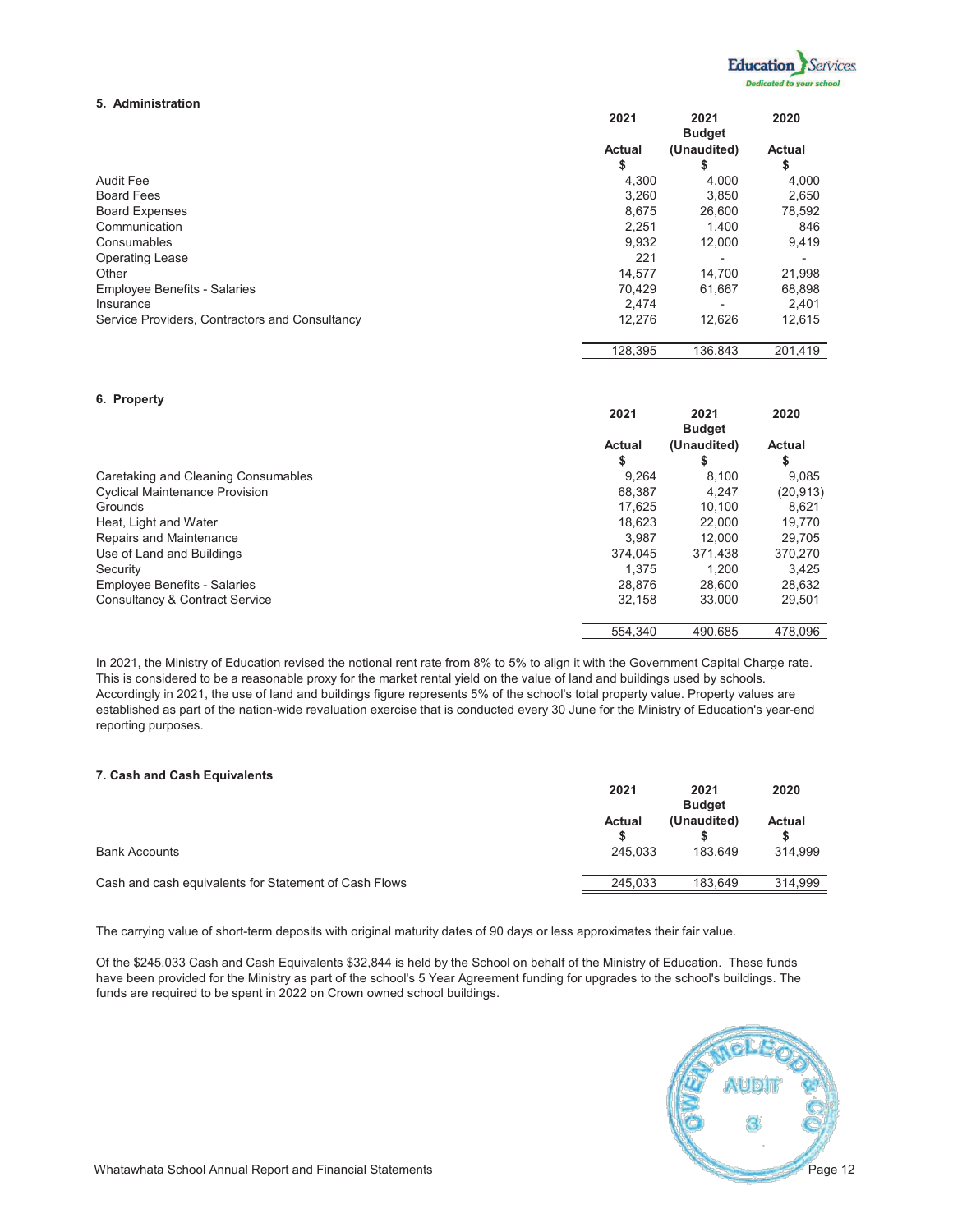

#### **8. Accounts Receivable**

|                                            | 2021    | 2021<br><b>Budget</b> | 2020   |
|--------------------------------------------|---------|-----------------------|--------|
|                                            | Actual  | (Unaudited)           | Actual |
|                                            | \$      | \$                    | \$     |
| <b>Receivables</b>                         | 251     | 2,787                 | 251    |
| <b>Banking Staffing Underuse</b>           | 28,675  |                       |        |
| <b>Teacher Salaries Grant Receivable</b>   | 102,495 | 97,001                | 98,581 |
|                                            | 131,421 | 99,788                | 98,832 |
|                                            |         |                       |        |
| Receivables from Exchange Transactions     | 251     | 2,787                 | 251    |
| Receivables from Non-Exchange Transactions | 131,170 | 97,001                | 98,581 |
|                                            | 131,421 | 99,788                | 98,832 |
| 9. Inventories                             | 2021    | 2021                  | 2020   |

|            | ZUZ1   | ZUZ1<br><b>Budget</b> | ZUZU      |
|------------|--------|-----------------------|-----------|
|            | Actual | (Unaudited)           | Actual    |
| Stationery | 330    | 200                   | ۰D<br>498 |
|            | 330    | 200                   | 498       |

#### **10. Property, Plant and Equipment**

|                                          | Opening<br><b>Balance</b><br>(NBV) | Additions                | <b>Disposals</b>         | Impairment               | Depreciation | Total (NBV) |
|------------------------------------------|------------------------------------|--------------------------|--------------------------|--------------------------|--------------|-------------|
| 2021                                     | \$                                 | \$                       | \$                       | \$                       | \$           | \$          |
| <b>Buildings</b>                         | 34,241                             |                          |                          |                          | (1,870)      | 32,371      |
| <b>Building Improvements</b>             | 8.068                              | 20,025                   |                          |                          | (858)        | 27,235      |
| Furniture and Equipment                  | 155,114                            | 5,187                    | (2, 124)                 | $\overline{\phantom{a}}$ | (37, 684)    | 120,493     |
| Information and Communication Technology | 15,895                             | 22,831                   | $\qquad \qquad$          | $\overline{\phantom{a}}$ | (6,689)      | 32,037      |
| <b>Leased Assets</b>                     | 15.784                             | $\overline{\phantom{0}}$ | $\overline{\phantom{0}}$ | $\overline{\phantom{a}}$ | (9,777)      | 6,007       |
| <b>Library Resources</b>                 | 8,373                              |                          |                          | $\overline{\phantom{a}}$ | (1, 190)     | 7,183       |
| <b>Balance at 31 December 2021</b>       | 237.475                            | 48,043                   | (2, 124)                 |                          | (58,068)     | 225,326     |

The net carrying value of equipment held under a finance lease is \$6,007 (2020: \$15,784)

|                                                          | 2021                        | 2021                        | 2021                     | 2020                 | 2020                        | 2020                     |
|----------------------------------------------------------|-----------------------------|-----------------------------|--------------------------|----------------------|-----------------------------|--------------------------|
|                                                          | Cost or<br><b>Valuation</b> | Accumulated<br>Depreciation | <b>Net Book</b><br>Value | Cost or<br>Valuation | Accumulated<br>Depreciation | <b>Net Book</b><br>Value |
|                                                          | \$                          | \$                          | \$                       | \$                   | \$                          | \$                       |
| <b>Buildings</b>                                         | 62,336                      | (29, 965)                   | 32,371                   | 62,336               | (28,095)                    | 34,241                   |
| <b>Building Improvements</b>                             | 31,398                      | (4, 163)                    | 27,235                   | 11,373               | (3,305)                     | 8,068                    |
| Furniture and Equipment                                  | 368,126                     | (247, 633)                  | 120,493                  | 374,825              | (219, 711)                  | 155,114                  |
| Information and Communication Technology                 | 81,735                      | (49,698)                    | 32,037                   | 58,904               | (43,009)                    | 15,895                   |
| <b>Leased Assets</b>                                     | 48,499                      | (42, 492)                   | 6,007                    | 48,499               | (32, 715)                   | 15,784                   |
| <b>Library Resources</b>                                 | 33,528                      | (26, 345)                   | 7,183                    | 33,528               | (25, 155)                   | 8,373                    |
| <b>Balance at 31 December</b>                            | 625,622                     | (400, 296)                  | 225,326                  | 589,465              | (351,990)                   | 237,475                  |
|                                                          |                             |                             |                          |                      |                             |                          |
|                                                          |                             |                             |                          |                      | audi                        |                          |
|                                                          |                             |                             |                          |                      |                             |                          |
|                                                          |                             |                             |                          |                      |                             | 3                        |
|                                                          |                             |                             |                          |                      |                             |                          |
|                                                          |                             |                             |                          |                      |                             |                          |
| Whatawhata School Annual Report and Financial Statements |                             |                             |                          |                      |                             | Page 13                  |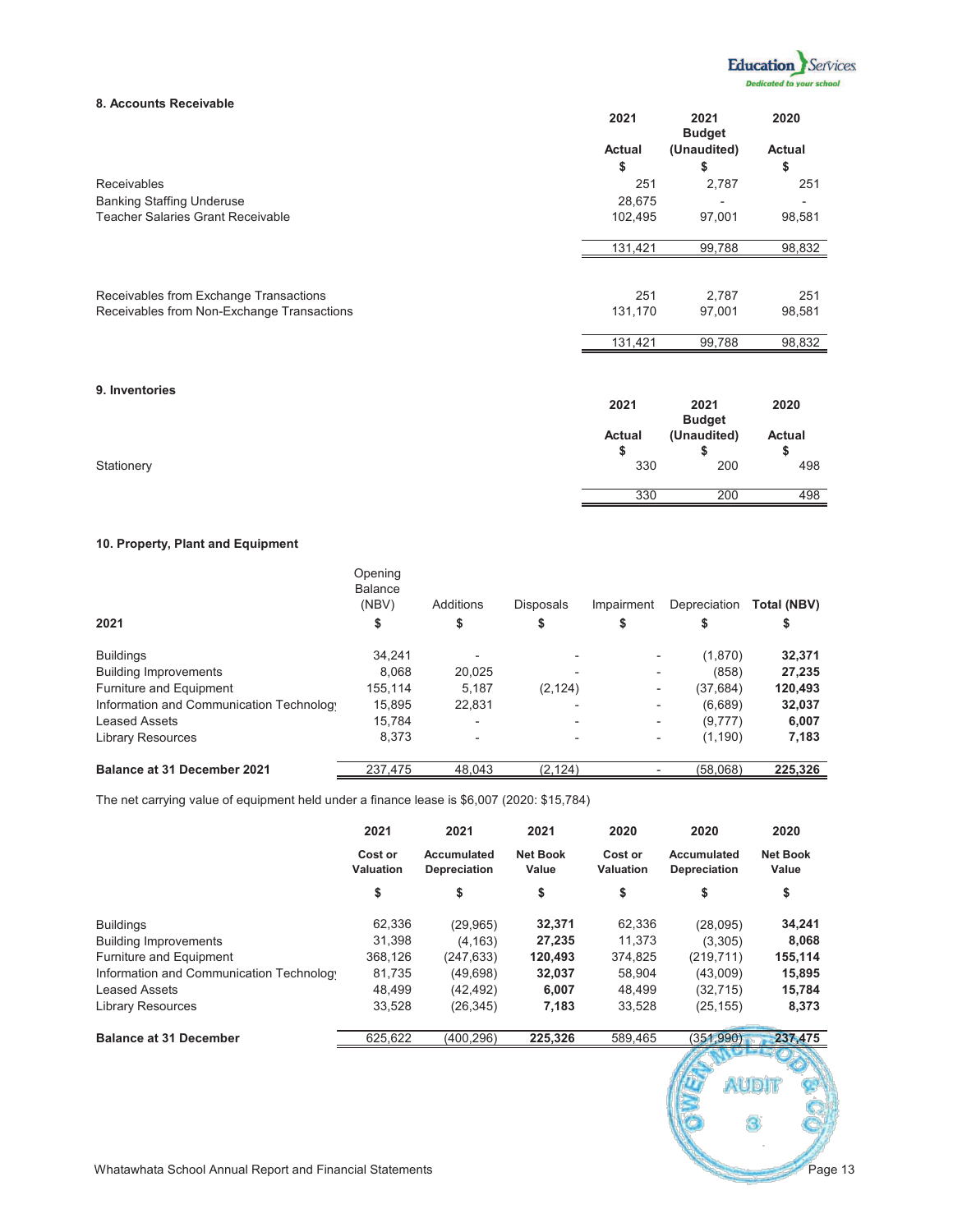

### **11. Accounts Payable**

|                                                                         | 2021                     | 2021                         | 2020                     |
|-------------------------------------------------------------------------|--------------------------|------------------------------|--------------------------|
|                                                                         | Actual                   | <b>Budget</b><br>(Unaudited) | Actual                   |
|                                                                         |                          |                              |                          |
| Creditors                                                               | \$<br>11,739             | \$<br>23,123                 | \$<br>76,222             |
| Accruals                                                                | 8,300                    | 3,800                        | 4,000                    |
| <b>Banking Staffing Overuse</b>                                         | $\overline{\phantom{m}}$ | $\overline{\phantom{a}}$     | 21,118                   |
| <b>Employee Entitlements - Salaries</b>                                 | 102,495                  | 97,001                       | 98,581                   |
| Employee Entitlements - Leave Accrual                                   | 7,816                    | 11,485                       | 10,007                   |
|                                                                         |                          |                              |                          |
|                                                                         | 130,350                  | 135,409                      | 209,928                  |
|                                                                         |                          |                              |                          |
|                                                                         |                          |                              |                          |
| Payables for Exchange Transactions                                      | 130,350                  | 135,409                      | 209,928                  |
| Payables for Non-exchange Transactions - Taxes Payable (PAYE and Rates) |                          |                              |                          |
| Payables for Non-exchange Transactions - Other                          |                          |                              |                          |
|                                                                         |                          |                              |                          |
|                                                                         | 130,350                  | 135,409                      | 209,928                  |
| The carrying value of payables approximates their fair value.           |                          |                              |                          |
|                                                                         |                          |                              |                          |
| 12. Borrowings                                                          |                          |                              |                          |
|                                                                         | 2021                     | 2021                         | 2020                     |
|                                                                         | Actual                   | <b>Budget</b><br>(Unaudited) | Actual                   |
|                                                                         |                          |                              |                          |
|                                                                         | \$                       | \$                           | \$                       |
| Loans due in one year                                                   | 4,006                    |                              |                          |
| Loans due after one year                                                | 12,018                   |                              |                          |
|                                                                         | 16,024                   | $\overline{\phantom{a}}$     |                          |
|                                                                         |                          |                              |                          |
|                                                                         |                          |                              |                          |
| 13. Revenue Received in Advance                                         | 2021                     | 2021                         | 2020                     |
|                                                                         |                          | <b>Budget</b>                |                          |
|                                                                         | Actual                   | (Unaudited)                  | Actual                   |
|                                                                         | \$                       | \$                           | \$                       |
| Income in Advance                                                       | 3,773                    | 5,267                        | 1,004                    |
| <b>MSD Grant in Advance</b>                                             | 2,835                    | $\overline{a}$               | $\overline{\phantom{a}}$ |
|                                                                         |                          |                              |                          |
|                                                                         | 6,608                    | 5,267                        | 1,004                    |
|                                                                         |                          |                              |                          |
| 14. Provision for Cyclical Maintenance                                  |                          |                              |                          |
|                                                                         | 2021                     | 2021                         | 2020                     |
|                                                                         |                          | <b>Budget</b>                |                          |
|                                                                         | Actual                   | (Unaudited)                  | Actual                   |
|                                                                         | \$                       | \$                           | \$                       |
| Provision at the Start of the Year                                      | 4,838                    | 5,106                        | 25,751                   |
| Increase to the Provision During the Year                               | 13,741                   | 4,247                        | 4,838                    |
| Adjustment to the Provision                                             | 54,646                   |                              | (25, 751)                |
| Use of the Provision During the Year                                    |                          |                              |                          |
| Provision at the End of the Year                                        | 73,225                   | 9,353                        | 4,838                    |
|                                                                         |                          |                              |                          |
|                                                                         |                          |                              |                          |
| Cyclical Maintenance - Current<br>Cyclical Maintenance - Term           | 24,195<br>49,030         | 9,353                        | 4,838                    |
|                                                                         |                          |                              |                          |
|                                                                         | 73,225                   | 9,353                        | 4,838                    |
|                                                                         |                          |                              |                          |
|                                                                         |                          | <b>AUDIT</b>                 |                          |
|                                                                         |                          |                              |                          |
|                                                                         |                          |                              |                          |
|                                                                         |                          |                              |                          |
| Whatawhata School Annual Report and Financial Statements                |                          |                              | Page 14                  |
|                                                                         |                          |                              |                          |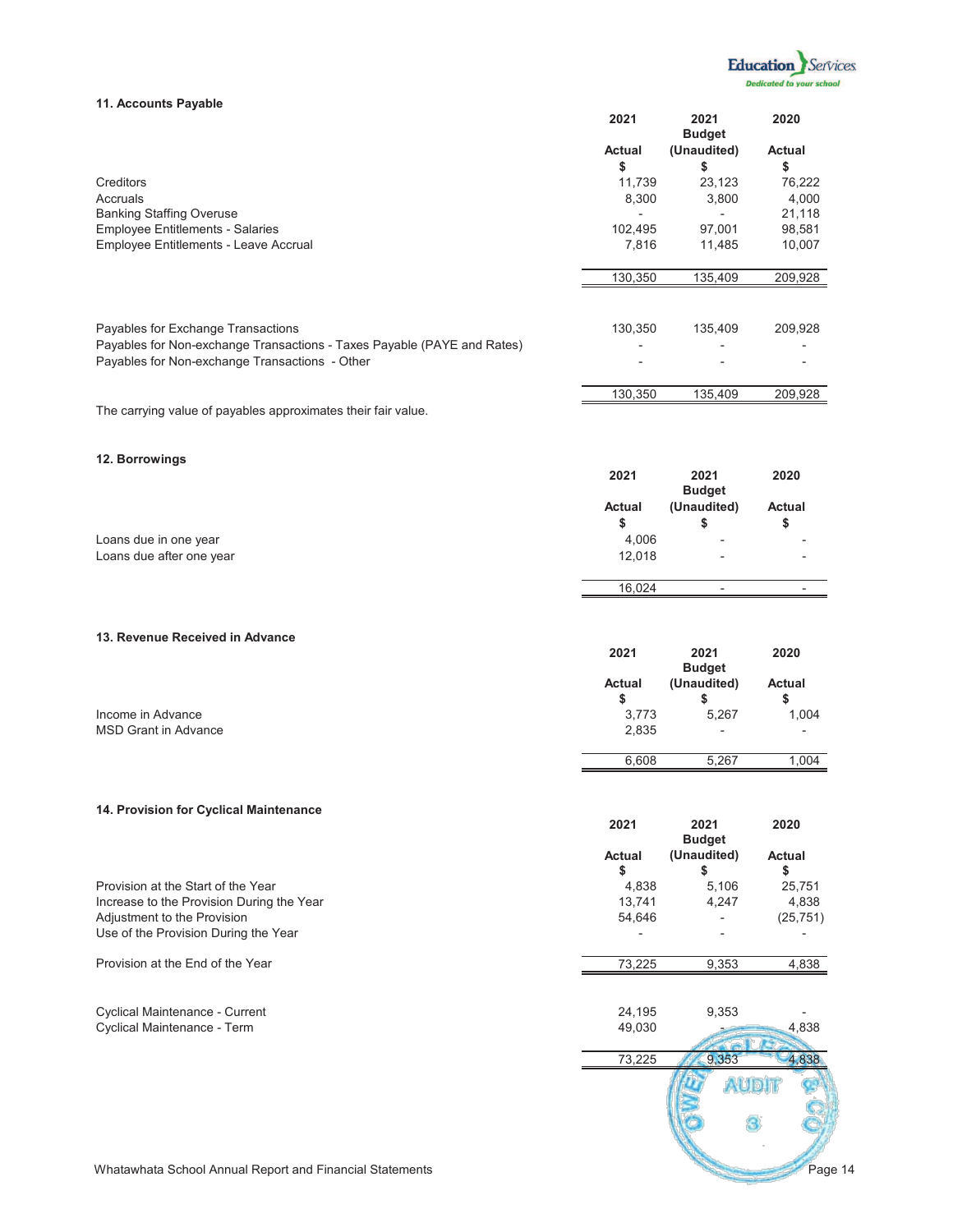#### **15. Finance Lease Liability**

The School has entered into a number of finance lease agreements for computers and other ICT equipment. Minimum lease payments payable:

|                                                  | 2021   | 2021<br><b>Budget</b> | 2020          |
|--------------------------------------------------|--------|-----------------------|---------------|
|                                                  | Actual | (Unaudited)           | <b>Actual</b> |
|                                                  | \$     | \$                    | \$            |
| No Later than One Year                           | 3.411  | 13.235                | 10,792        |
| Later than One Year and no Later than Five Years | 318    | 12.713                | 3,728         |
| Future finance charges                           | (160)  |                       | (777)         |
|                                                  | 3.569  | 25,948                | 13,743        |
| <b>Represented by</b>                            |        |                       |               |
| Finance lease liability - Current                | 3.264  | 13,235                | 10,175        |
| Finance lease liability - Term                   | 305    | 12,713                | 3,568         |
|                                                  | 3,569  | 25,948                | 13,743        |

#### **16. Funds Held (Owed) for Capital Works Projects**

During the year the School received and applied funding from the Ministry of Education for the following capital works projects.

| 2021                                                                                                                    | Project No. | Opening<br><b>Balances</b> | <b>Receipts</b><br>from MoE<br>\$ | <b>Payments</b> | <b>Board</b><br><b>Contributions</b> | Closina<br><b>Balances</b> |
|-------------------------------------------------------------------------------------------------------------------------|-------------|----------------------------|-----------------------------------|-----------------|--------------------------------------|----------------------------|
| 216216 - SIP LSC & 5YA - B,F building Replacement                                                                       |             |                            | 68,590                            | (530)           |                                      | 68,060                     |
| 216214 - A Block Classroom Upgrade - 5794                                                                               |             | (21,500)                   | 25,970                            | (4, 470)        |                                      |                            |
| 216599 - B9 Roll Growth x 4                                                                                             |             | 194.742                    |                                   | (295,646)       |                                      | (100, 904)                 |
| Totals                                                                                                                  |             | 173.242                    | 94.560                            | (300.646)       |                                      | (32, 844)                  |
| <b>Represented by:</b><br>Funds Held on Behalf of the Ministry of Education<br>Funds Due from the Ministry of Education |             |                            |                                   |                 |                                      | 68.060<br>(100, 904)       |

(32,844)

| 2020                                      | Project No. | Opening<br><b>Balances</b> | <b>Receipts</b><br>from MoE | <b>Payments</b> | <b>Board</b><br><b>Contributions</b> | Closing<br><b>Balances</b> |
|-------------------------------------------|-------------|----------------------------|-----------------------------|-----------------|--------------------------------------|----------------------------|
| 203511 - New Classrooms Project # 5714    |             | 2,194                      |                             | (2, 194)        |                                      |                            |
| 216214 - A Block Classroom Upgrade - 5794 |             | 13.610                     | 310.944                     | (346.054)       | $\overline{\phantom{a}}$             | (21,500)                   |
| 216599 - B9 Roll Growth x 4               |             |                            | 1,225,339                   | (1,030,597)     | $\overline{\phantom{0}}$             | 194.742                    |
| 208455 - A Block Internal Upgrade         |             |                            | 72.126                      | (72.126)        |                                      | $\overline{\phantom{0}}$   |
| Totals                                    |             | 15.804                     | 1.608.409                   | (1,450,971)     |                                      | 173.242                    |

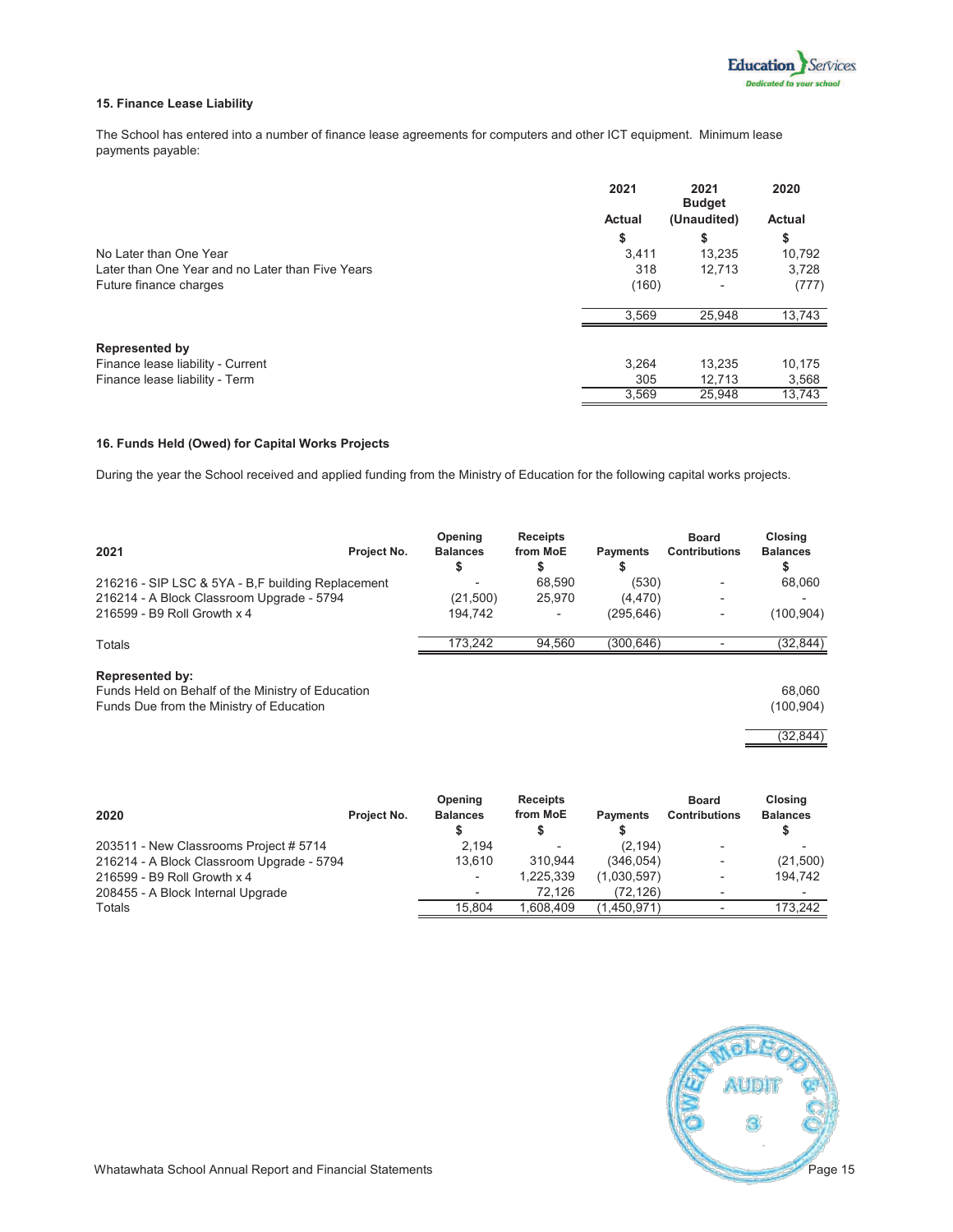#### **17. Related Party Transactions**

The School is a controlled entity of the Crown, and the Crown provides the major source of revenue to the school. The school enters into transactions with other entities also controlled by the Crown, such as government departments, state-owned enterprises and other Crown entities. Transactions with these entities are not disclosed as they occur on terms and conditions no more or less favourable than those that it is reasonable to expect the school would have adopted if dealing with that entity at arm's length.

Related party disclosures have not been made for transactions with related parties that are within a normal supplier or client/recipient relationship on terms and condition no more or less favourable than those that it is reasonable to expect the school would have adopted in dealing with the party at arm's length in the same circumstances. Further, transactions with other government agencies (for example, Government departments and Crown entities) are not disclosed as related party transactions when they are consistent with the normal operating arrangements between government agencies and undertaken on the normal terms and conditions for such transactions.

#### **18. Remuneration**

#### *Key management personnel compensation*

Key management personnel of the School include all Board members, Principal, Deputy Principals and Heads of Departments.

|                                             | 2021<br><b>Actual</b><br>\$ | 2020<br>Actual<br>\$ |
|---------------------------------------------|-----------------------------|----------------------|
| <b>Board Members</b>                        |                             |                      |
| Remuneration                                | 3,260                       | 2,650                |
| Leadership Team                             |                             |                      |
| Remuneration                                | 139.244                     | 320,300              |
| Full-time equivalent members                | 1.00                        | 3.00                 |
| Total key management personnel remuneration | 142,504                     | 322,950              |

There are 5 members of the Board excluding the Principal. The Board had held 9 full meetings of the Board in the year. The Board also has Finance (2 members) and Property (0 members) that met 9 and 0 times respectively. As well as these regular meetings, including preparation time, the Presiding Member and other Board members have also been involved in ad hoc meetings to consider student welfare matters including stand downs, suspensions, and other disciplinary matters.

#### *Principal 1*

The total value of remuneration paid or payable to the Principal was in the following bands:

|                                                                                              | 2021<br><b>Actual</b> | 2020<br>Actual |
|----------------------------------------------------------------------------------------------|-----------------------|----------------|
| Salaries and Other Short-term Employee Benefits:                                             | \$000                 | \$000          |
| Salary and Other Payments                                                                    | $90 - 100$            | $150 - 160$    |
| Benefits and Other Emoluments                                                                | $2 - 3$               | $8 - 9$        |
| <b>Termination Benefits</b>                                                                  |                       |                |
| Principal 2                                                                                  |                       |                |
| The total value of remuneration paid or payable to the Principal was in the following bands: |                       |                |
| Salary and Other Payments                                                                    | $30 - 40$             |                |
| Benefits and Other Emoluments                                                                |                       |                |
| <b>Termination Benefits</b>                                                                  |                       |                |

#### *Other Employees*

The number of other employees with remuneration greater than \$100,000 was in the following bands:

|                                                                                      | <b>Remuneration</b><br>\$000 | 2021 | 2020<br><b>FTE Number FTE Number</b> |
|--------------------------------------------------------------------------------------|------------------------------|------|--------------------------------------|
|                                                                                      | $100 - 110$                  | 1.00 |                                      |
| The disclosure for 'Other Employees' does not include remuneration of the Principal. |                              |      |                                      |
| Whatawhata School Annual Report and Financial Statements                             |                              |      | Page 16                              |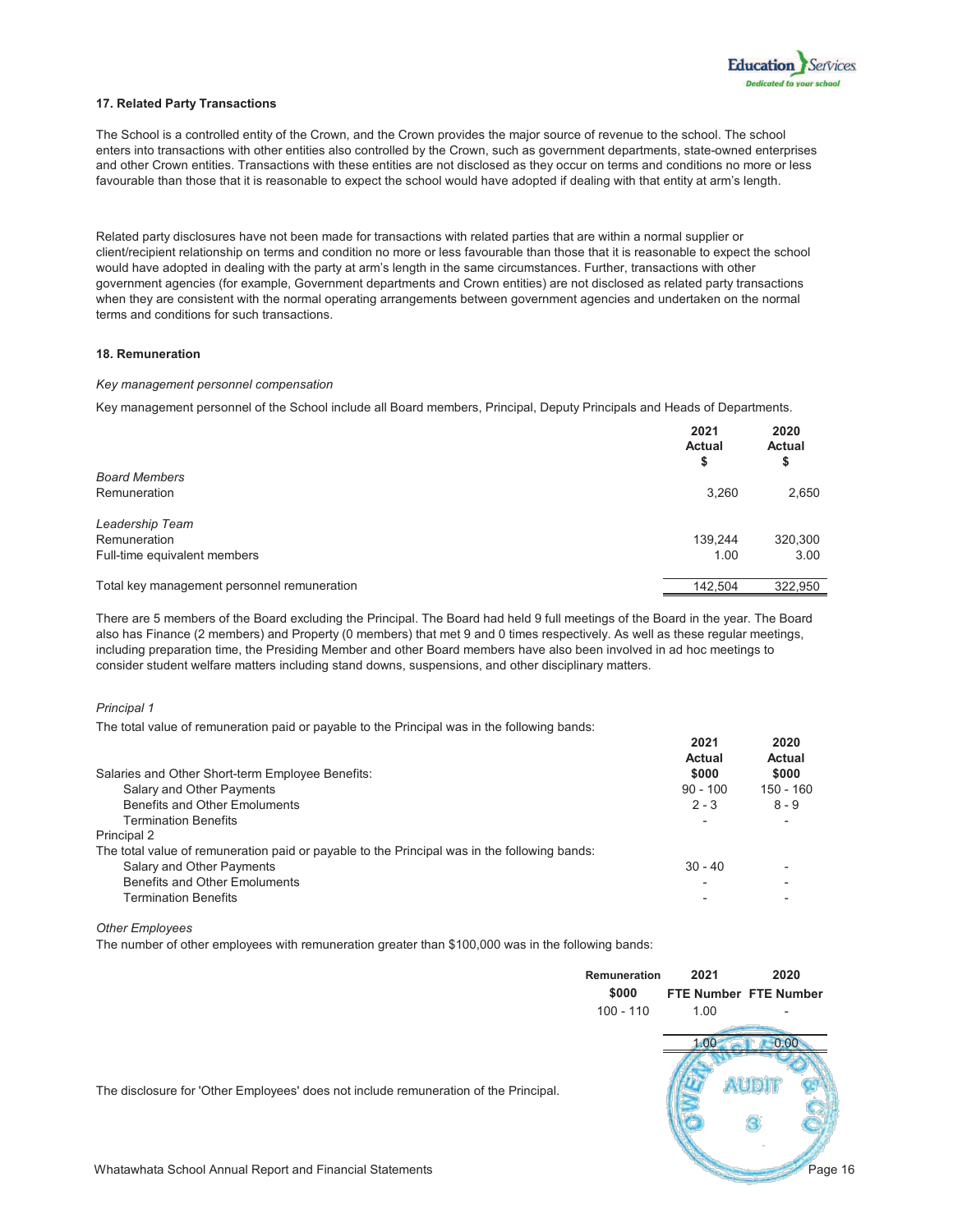

#### **19. Compensation and Other Benefits Upon Leaving**

The total value of compensation or other benefits paid or payable to persons who ceased to be board members, committee members, or employees during the financial year in relation to that cessation and number of persons to whom all or part of that total was payable was as follows:

|                  | 2021                     | 2020     |
|------------------|--------------------------|----------|
|                  | <b>Actual</b>            | Actual   |
| Total            | $\sim$                   | \$65,000 |
| Number of People | $\overline{\phantom{0}}$ |          |

#### **20. Contingencies**

There are no contingent liabilities (except as noted below) and no contingent assets as at 31 December 2021 (Contingent liabilities and assets at 31 December 2020: nil).

#### **Holidays Act Compliance - schools payroll**

The Ministry of Education performs payroll processing and payments on behalf of boards, through payroll service provider Education Payroll Limited.

The Ministry's review of the schools sector payroll to ensure compliance with the Holidays Act 2003 is ongoing. Final calculations and potential impact on any specific individual will not be known until further detailed analysis and solutions have been completed.

To the extent that any obligation cannot reasonably be quantified at 31 December 2021, a contingent liability for the school may exist.

#### **21. Commitments**

#### **(a) Capital Commitments**

As at 31 December 2021 the Board has entered into contract agreements for capital works as follows:

Project 216216 - SIP LSC & 5YA - B, F Building Rplacement & Toilets as agent for the Ministry of Education. This project is fully funded by the Ministry and \$68,590 has been received, \$530 of which has been spent on the project to date.

(Capital commitments as at 31 December 2020:

\$1,274,832 contract for the 216599 - B9 Roll Growth x 4 as agent for the Ministry of Education. This project is fully funded by the Ministry and \$1,225,339 has been received of which \$1,030,597 has been spent on the project to balance date. This project has been approved by the Ministry of Education.

#### **(b) Operating Commitments**

There are no operating commitments as at 31 December 2021 (Operating commitments at 31 December 2020: nil).

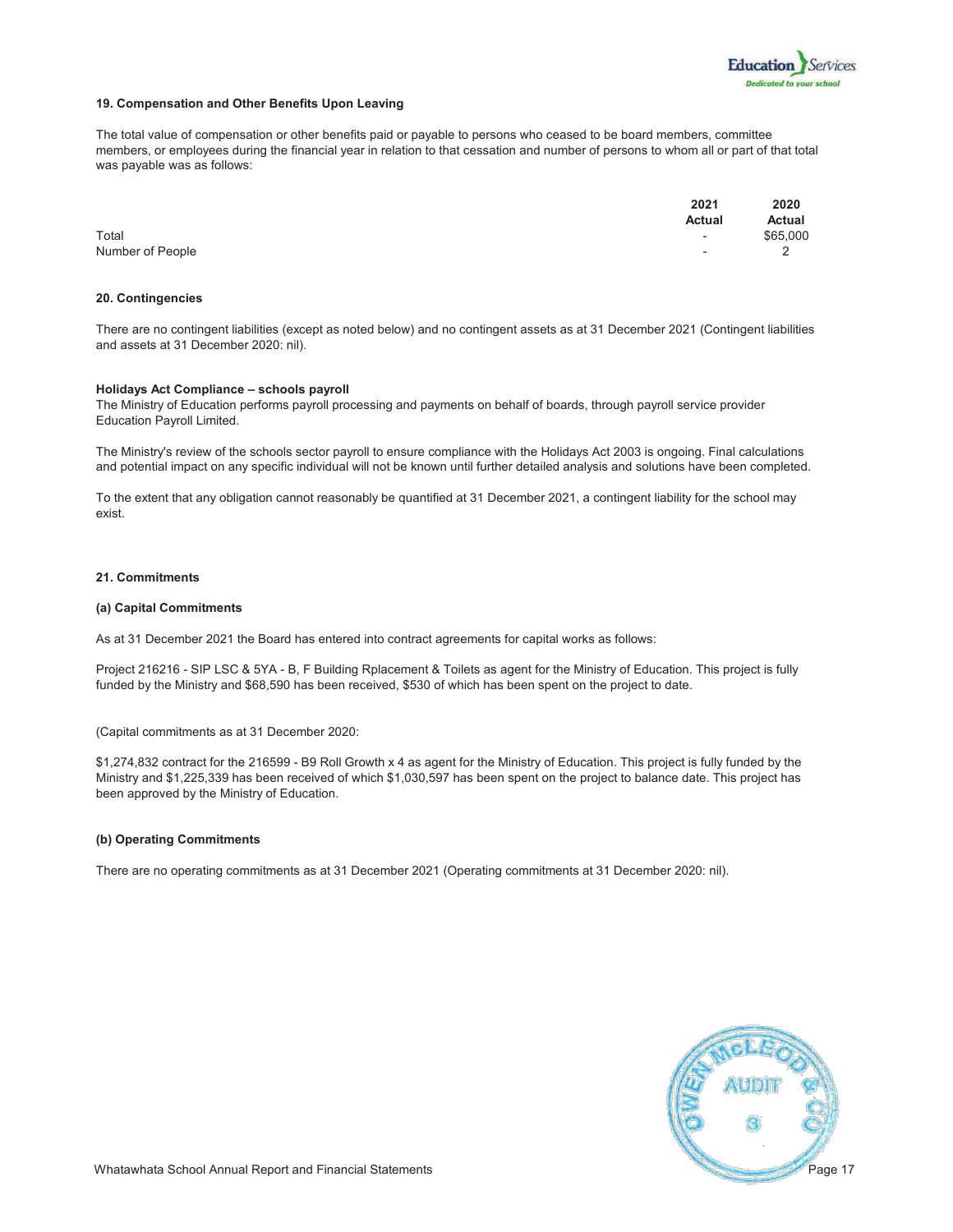#### **22. Financial Instruments**

The carrying amount of financial assets and liabilities in each of the financial instrument categories are as follows:

#### **Financial assets measured at amortised cost**

|                                                        | 2021         | 2021<br><b>Budget</b> | 2020         |
|--------------------------------------------------------|--------------|-----------------------|--------------|
|                                                        | Actual<br>\$ | (Unaudited)<br>\$     | Actual<br>\$ |
| Cash and Cash Equivalents                              | 245,033      | 183,649               | 314,999      |
| <b>Receivables</b>                                     | 131,421      | 99,788                | 98,832       |
| <b>Investments - Term Deposits</b>                     |              |                       |              |
| Total Financial assets measured at amortised cost      | 376,454      | 283,437               | 413,831      |
| Financial liabilities measured at amortised cost       |              |                       |              |
| Payables                                               | 130,350      | 135,409               | 209,928      |
| Borrowings - Loans                                     | 16,024       |                       |              |
| <b>Finance Leases</b>                                  | 3,569        | 25.948                | 13,743       |
| Total Financial Liabilities Measured at Amortised Cost | 149,943      | 161,357               | 223,671      |

#### **23. Events After Balance Date**

There were no significant events after the balance date that impact these financial statements.

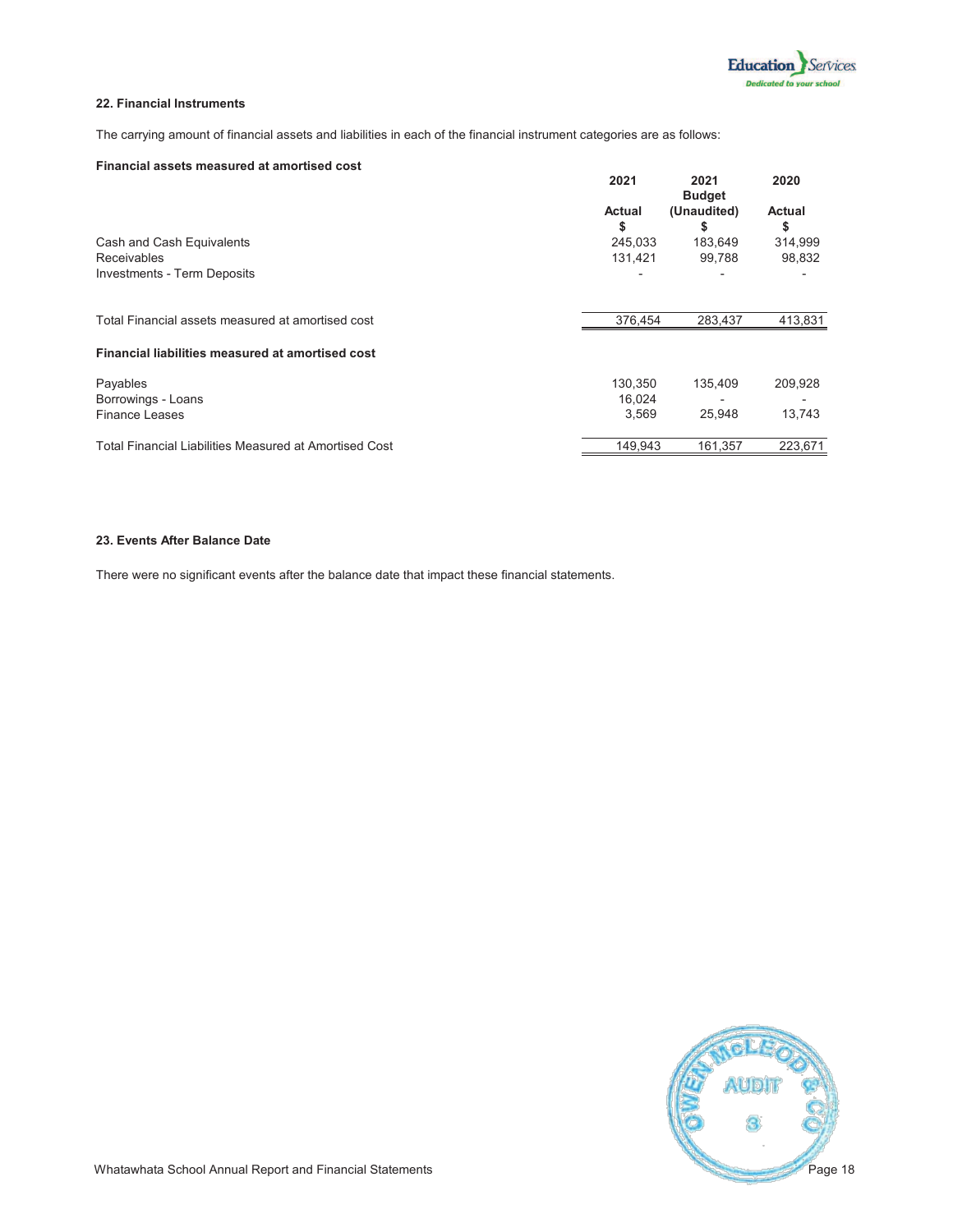

### **Whatawhata School**

# **Members of the Board**

| <b>Name</b>         | <b>Position</b>              | <b>How</b><br><b>Position</b><br>Gained | Term<br>Expired/<br><b>Expires</b> |
|---------------------|------------------------------|-----------------------------------------|------------------------------------|
|                     |                              |                                         |                                    |
| Amy McLean          | <b>Presiding Member</b>      | Appointed                               | Sep 2022                           |
| Rob Gunn            | Principal (Term 2 onwards)   |                                         |                                    |
| Tony Mangan         | Principal (Term 1)           |                                         | Apr 2021                           |
| Amy Reason          | Parent Representative        | Elected                                 | Sep 2022                           |
| Stacy Huaki         | <b>Parent Representative</b> | Co-opted                                | Sep 2022                           |
| Stephanie Lidington | <b>Staff Representative</b>  | Elected                                 | Sep 2022                           |
| Lisa Hansen         | <b>Parent Representative</b> | Co-opted                                | Sep 2022                           |